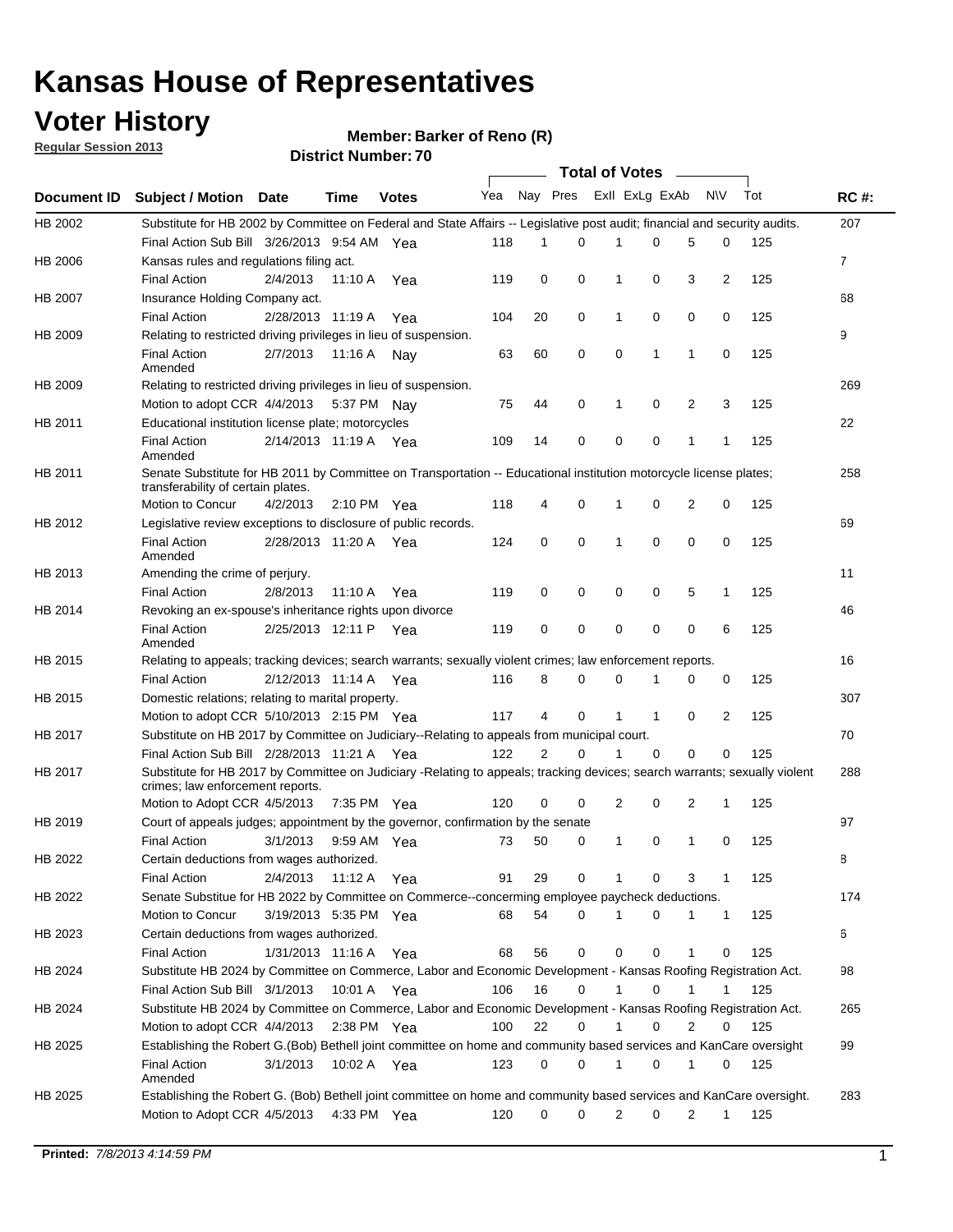## **Voter History**

**Member: Barker of Reno (R)** 

**Regular Session 2013**

|                    |                                                                                                                                                                                                                                                       |                       |         |              |     |                         | <b>Total of Votes</b> |                |   |                |           |     |             |
|--------------------|-------------------------------------------------------------------------------------------------------------------------------------------------------------------------------------------------------------------------------------------------------|-----------------------|---------|--------------|-----|-------------------------|-----------------------|----------------|---|----------------|-----------|-----|-------------|
| <b>Document ID</b> | <b>Subject / Motion Date</b>                                                                                                                                                                                                                          |                       | Time    | <b>Votes</b> | Yea | Nay Pres Exll ExLg ExAb |                       |                |   |                | <b>NV</b> | Tot | <b>RC#:</b> |
| HB 2028            | Providing for venue in Shawnee County District Court in certain forfeiture proceedings                                                                                                                                                                |                       |         |              |     |                         |                       |                |   |                |           |     | 12          |
|                    | <b>Final Action</b><br>Amended                                                                                                                                                                                                                        | 2/8/2013              | 11:12 A | Yea          | 119 | 1                       | 0                     | 0              | 0 | 5              | 0         | 125 |             |
| HB 2028            | Providing for venue in Shawnee County District Court in certain forfeiture proceedings                                                                                                                                                                |                       |         |              |     |                         |                       |                |   |                |           |     | 199         |
|                    | Motion to Concur                                                                                                                                                                                                                                      | 3/25/2013 9:36 AM Yea |         |              | 120 | 0                       | 0                     | 2              | 0 | 2              | 1         | 125 |             |
| HB 2030            | Creating wounded warrior deer hunting permits for injured combat veterans.                                                                                                                                                                            |                       |         |              |     |                         |                       |                |   |                |           |     | 25          |
|                    | <b>Final Action</b><br>Amended                                                                                                                                                                                                                        | 2/15/2013 11:16 A Yea |         |              | 115 | 0                       | 0                     | 2              | 2 | 3              | 3         | 125 |             |
| HB 2033            | Concerning the regulation of knives                                                                                                                                                                                                                   |                       |         |              |     |                         |                       |                |   |                |           |     | 143         |
|                    | <b>Final Action</b>                                                                                                                                                                                                                                   | 3/7/2013              | 12:12 P | Yea          | 93  | 28                      | 0                     | 1              | 0 | 3              | 0         | 125 |             |
| HB 2033            | Concerning the regulation of knives.                                                                                                                                                                                                                  |                       |         |              |     |                         |                       |                |   |                |           |     | 270         |
|                    | Motion to adopt CCR 4/4/2013                                                                                                                                                                                                                          |                       |         | 5:43 PM Yea  | 95  | 26                      | 0                     |                | 0 | 3              | 0         | 125 |             |
| HB 2034            | Human trafficking; crimes of commercial sexual exploitation of a child, selling sexual relations, promoting the sale of sexual<br>relations and buying sexual relations; children in need of care; staff secure faciliies.                            |                       |         |              |     |                         |                       |                |   |                |           |     | 17          |
|                    | <b>Final Action</b><br>Amended                                                                                                                                                                                                                        | 2/12/2013 11:16 A Yea |         |              | 124 | 0                       | 0                     | 0              | 1 | 0              | 0         | 125 |             |
| HB 2034            | S Sub for HB 2034 by Committee on Judiciary - Human trafficking; crimes of commercial sexual exploitation of a child, selling<br>sexual relations, promoting the sale of sexual relations and buying sexual relations; children in need of care;staff |                       |         |              |     |                         |                       |                |   |                |           |     | 282         |
|                    | Motion to Adopt CCR 4/5/2013 4:18 PM Yea                                                                                                                                                                                                              |                       |         |              | 120 | 0                       | 0                     | $\overline{2}$ | 0 | $\overline{2}$ | 1         | 125 |             |
| HB 2035            | Cities; experience requirements for plumbers, electricians and certain mechanical contractors.                                                                                                                                                        |                       |         |              |     |                         |                       |                |   |                |           |     | 29          |
|                    | <b>Final Action</b>                                                                                                                                                                                                                                   | 2/18/2013 11:16 A     |         | Yea          | 117 | 2                       | 0                     | 2              | 0 | 4              | 0         | 125 |             |
| HB 2037            | Public property; religious displays; other displays.                                                                                                                                                                                                  |                       |         |              |     |                         |                       |                |   |                |           |     | 176         |
|                    | <b>Final Action</b>                                                                                                                                                                                                                                   | 3/20/2013 10:27 A     |         | Yea          | 120 | 3                       | 0                     |                | 0 | 1              | 0         | 125 |             |
| HB 2041            | Criminal history record information; definition; municipal court reporting; district court reporting.                                                                                                                                                 |                       |         |              |     |                         |                       |                |   |                |           |     | 19          |
|                    | <b>Final Action</b>                                                                                                                                                                                                                                   | 2/13/2013 11:23 A     |         | Yea          | 119 | 3                       | 0                     | $\Omega$       | 0 | 3              | 0         | 125 |             |
| HB 2042            | Appraisal of property for taxation purposes; appeals; changes.                                                                                                                                                                                        |                       |         |              |     |                         |                       |                |   |                |           |     | 158         |
|                    | <b>Final Action</b><br>Amended                                                                                                                                                                                                                        | 3/18/2013 11:19 A Yea |         |              | 109 | 12                      | 0                     | 2              | 0 | 2              | 0         | 125 |             |
| HB 2043            | Aggravated battery; driving under the influence.                                                                                                                                                                                                      |                       |         |              |     |                         |                       |                |   |                |           |     | 100         |
|                    | <b>Final Action</b><br>Amended                                                                                                                                                                                                                        | 3/1/2013              |         | 10:03 A Yea  | 123 | 0                       | 0                     | 1              | 0 | 1              | 0         | 125 |             |
| HB 2043            | Senate Substitute for HB 2043 by Committee on Judiciary - Attorney general; duties and responsibilities; notice of intent to<br>seek the death penalty.                                                                                               |                       |         |              |     |                         |                       |                |   |                |           |     | 271         |
|                    | Motion to adopt CCR 4/4/2013                                                                                                                                                                                                                          |                       |         | 5:48 PM Yea  | 121 | 0                       | 0                     | 1              | 0 | 3              | 0         | 125 |             |
| HB 2044            | Increasing the penalty for a person who distributes a controlled substance that causes great bodily harm or death.                                                                                                                                    |                       |         |              |     |                         |                       |                |   |                |           |     | 101         |
|                    | <b>Final Action</b><br>Amended                                                                                                                                                                                                                        | 3/1/2013              | 10:05 A | Yea          | 112 | 11                      | 0                     | 1              | 0 | 1              | 0         | 125 |             |
| HB 2047            | Requiring certain municipalities to vote to increase property tax revenues over previous year when such increase exceeds<br>inflation; publication.                                                                                                   |                       |         |              |     |                         |                       |                |   |                |           |     | 186         |
|                    | <b>Final Action</b><br>Amended                                                                                                                                                                                                                        | 3/21/2013 11:29 A Yea |         |              | 68  | 53                      | 0                     | 1              | 0 | 3              | 0         | 125 |             |
| HB 2049            | Kansas department of agriculture; increasing certain fees and eliminating sunsets on various program fees.                                                                                                                                            |                       |         |              |     |                         |                       |                |   |                |           |     | 59          |
|                    | <b>Final Action</b><br>Amended                                                                                                                                                                                                                        | 2/27/2013 12:23 P     |         | Yea          | 77  | 46                      | 0                     | 1              | 0 |                | 0         | 125 |             |
| HB 2049            | Kansas department of agriculture; increasing certain fees; concerning sunsets on various program fees.                                                                                                                                                |                       |         |              |     |                         |                       |                |   |                |           |     | 324         |
|                    | Motion to adopt CCR 6/2/2013                                                                                                                                                                                                                          |                       |         | 12:28 A ExAb | 45  | 64                      | 0                     | 1              | 0 | 6              | 9         | 125 |             |
| HB 2050            | Agriculture; agricultural chemical registration; pesticide business liablity insurance; repeal of the Kansas agricultural liming<br>materials act.                                                                                                    |                       |         |              |     |                         |                       |                |   |                |           |     | 60          |
|                    | <b>Final Action</b><br>Amended                                                                                                                                                                                                                        | 2/27/2013 12:25 P     |         | Yea          | 103 | 20                      | 0                     |                | 0 | 1              | 0         | 125 |             |
| HB 2051            | Substitute for HB 2051 by Committee on Agriculture and Natural Resources--Amending provisions relating to dams,<br>obstructions, sstreams and water flex accounts and transfer permits.                                                               |                       |         |              |     |                         |                       |                |   |                |           |     | 50          |
|                    | Final Action Sub Bill 2/26/2013 2:12 PM Yea                                                                                                                                                                                                           |                       |         |              | 117 | $\overline{c}$          | 0                     | 0              | 0 | 0              | 6         | 125 |             |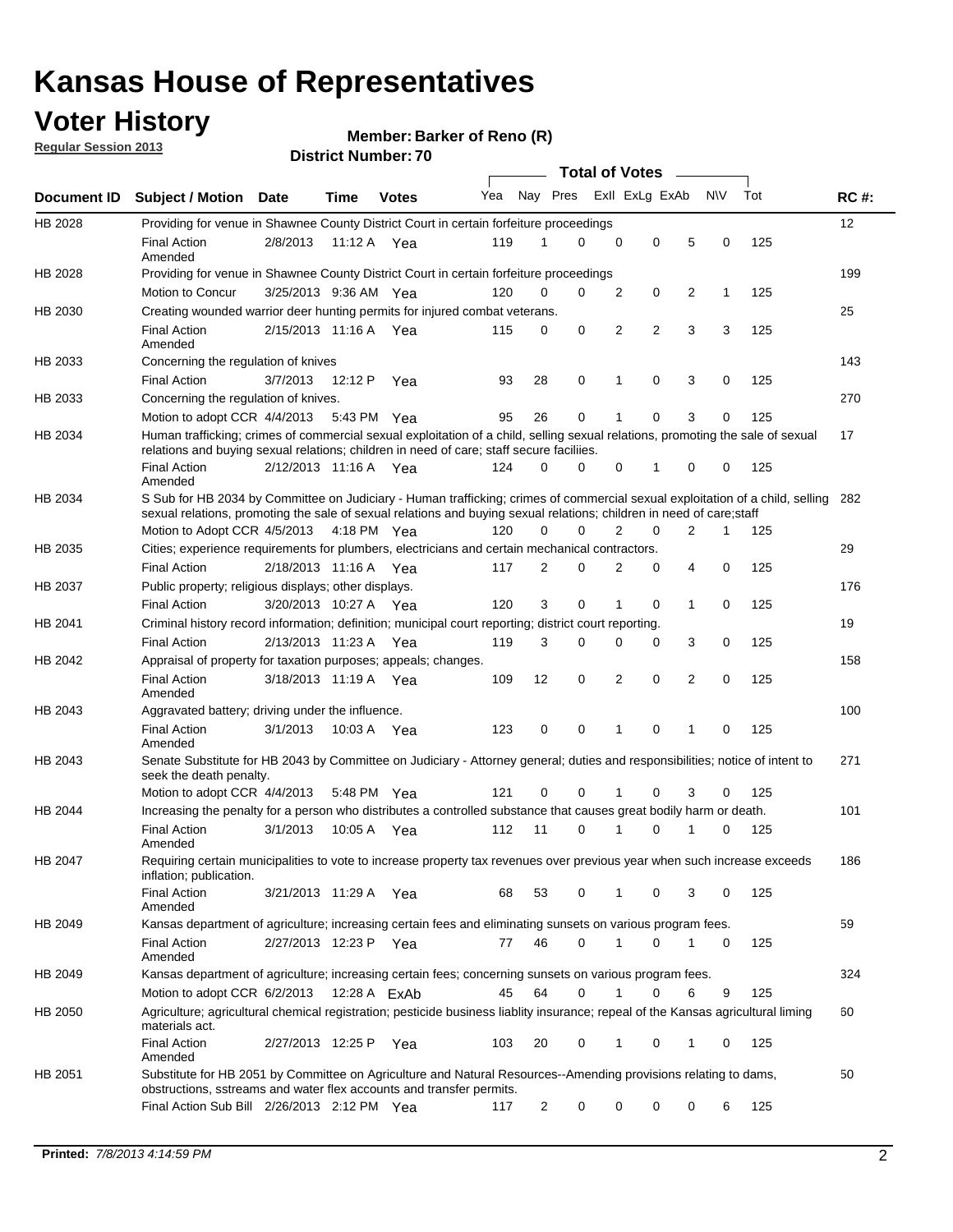## **Voter History**

**Member: Barker of Reno (R)** 

**Regular Session 2013**

| Total of Votes –<br>Nay Pres<br>Exll ExLg ExAb<br><b>NV</b><br>Tot<br>Yea<br>Document ID<br><b>Subject / Motion</b><br>Time<br><b>Votes</b><br>Date<br>HB 2052<br>Discharging a firearm inside or into a city; unlawful acts; exceptions.<br>2<br>0<br>0<br>0<br>$\overline{2}$<br>125<br><b>Final Action</b><br>3/14/2013 11:20 A Yea<br>121<br>0<br>Amended<br>Senate Substitute for HB 2052 by Committee on Federal and State Affairs - Concerning firearms; personal and family<br>HB 2052<br>protection act; concealed handguns in public building; other changes; unlawful discharge of a firearm inside city.<br>Motion to Adopt CCR 4/5/2013 10:24 P Yea<br>104<br>$\Omega$<br>16<br>2<br>0<br>2<br>1<br>125<br>Personal and Familly Protection Act; public buildings; adequate security.<br>HB 2055<br>3/14/2013 11:26 A<br>0<br>$\mathbf 0$<br>0<br>$\overline{2}$<br>125<br><b>Final Action</b><br>38<br>Nav<br>84<br>1<br>Amended<br>HB 2057<br>Concerning property taxation; relating to county appraisers; appointing interim appraiser.<br>5<br><b>Final Action</b><br>3/26/2013 9:55 AM Yea<br>119<br>0<br>0<br>1<br>0<br>125<br>0<br>HB 2058<br>Taxation of helium and certain other gases under mineral severance tax, and prohibition of certain refunds related thereto.<br>2<br>2<br>0<br>2<br>125<br><b>Final Action</b><br>3/18/2013 11:21 A Yea<br>119<br>0<br>0<br>HB 2059<br>Income tax deductions and modifications and severance tax exemptions; basis of partner's interest and shareholder's stock;<br>statutory clarification.<br><b>Final Action</b><br>2/11/2013 11:42 A<br>122<br>2<br>0<br>0<br>0<br>125<br>$\Omega$<br>1<br>Yea<br>Amended<br>HB 2059<br>Income tax deductions and modifications and severance tax exemptions; basis of partner's interest and shareholder's stock;<br>statutory clarification.<br>Motion to Concur<br>120<br>0<br>2<br>$\Omega$<br>2<br>125<br>4/5/2013<br>0<br>8:14 PM Nav<br>1<br>Income tax rates, deductions and credits; rural opportunity zones; sales tax rates and distribution of revenue; severance tax;<br>HB 2059<br>and property tax exemptions for IRB property and property damaged by natural disaster.<br>45<br>$\mathbf{1}$<br>0<br>125<br>Motion to adopt CCR 6/2/2013<br>12:11 A ExAb<br>0<br>6<br>69<br>4<br>Prohibiting certain confined persons from receiving food sales tax refunds and homestead property tax refunds.<br>HB 2060<br><b>Final Action</b><br>0<br>$\Omega$<br>$\Omega$<br>0<br>125<br>2/7/2013<br>11:18 A Yea<br>123<br>1<br>1<br>Amended<br>HB 2065<br>Creating the crime of home improvement fraud. | <b>RC#:</b><br>155<br>300 |
|---------------------------------------------------------------------------------------------------------------------------------------------------------------------------------------------------------------------------------------------------------------------------------------------------------------------------------------------------------------------------------------------------------------------------------------------------------------------------------------------------------------------------------------------------------------------------------------------------------------------------------------------------------------------------------------------------------------------------------------------------------------------------------------------------------------------------------------------------------------------------------------------------------------------------------------------------------------------------------------------------------------------------------------------------------------------------------------------------------------------------------------------------------------------------------------------------------------------------------------------------------------------------------------------------------------------------------------------------------------------------------------------------------------------------------------------------------------------------------------------------------------------------------------------------------------------------------------------------------------------------------------------------------------------------------------------------------------------------------------------------------------------------------------------------------------------------------------------------------------------------------------------------------------------------------------------------------------------------------------------------------------------------------------------------------------------------------------------------------------------------------------------------------------------------------------------------------------------------------------------------------------------------------------------------------------------------------------------------------------------------------------------------------------------------------------------------------------------------------------------------------------------------------------------------------------------------------------------------------------------|---------------------------|
|                                                                                                                                                                                                                                                                                                                                                                                                                                                                                                                                                                                                                                                                                                                                                                                                                                                                                                                                                                                                                                                                                                                                                                                                                                                                                                                                                                                                                                                                                                                                                                                                                                                                                                                                                                                                                                                                                                                                                                                                                                                                                                                                                                                                                                                                                                                                                                                                                                                                                                                                                                                                                     |                           |
|                                                                                                                                                                                                                                                                                                                                                                                                                                                                                                                                                                                                                                                                                                                                                                                                                                                                                                                                                                                                                                                                                                                                                                                                                                                                                                                                                                                                                                                                                                                                                                                                                                                                                                                                                                                                                                                                                                                                                                                                                                                                                                                                                                                                                                                                                                                                                                                                                                                                                                                                                                                                                     |                           |
|                                                                                                                                                                                                                                                                                                                                                                                                                                                                                                                                                                                                                                                                                                                                                                                                                                                                                                                                                                                                                                                                                                                                                                                                                                                                                                                                                                                                                                                                                                                                                                                                                                                                                                                                                                                                                                                                                                                                                                                                                                                                                                                                                                                                                                                                                                                                                                                                                                                                                                                                                                                                                     |                           |
|                                                                                                                                                                                                                                                                                                                                                                                                                                                                                                                                                                                                                                                                                                                                                                                                                                                                                                                                                                                                                                                                                                                                                                                                                                                                                                                                                                                                                                                                                                                                                                                                                                                                                                                                                                                                                                                                                                                                                                                                                                                                                                                                                                                                                                                                                                                                                                                                                                                                                                                                                                                                                     |                           |
|                                                                                                                                                                                                                                                                                                                                                                                                                                                                                                                                                                                                                                                                                                                                                                                                                                                                                                                                                                                                                                                                                                                                                                                                                                                                                                                                                                                                                                                                                                                                                                                                                                                                                                                                                                                                                                                                                                                                                                                                                                                                                                                                                                                                                                                                                                                                                                                                                                                                                                                                                                                                                     |                           |
|                                                                                                                                                                                                                                                                                                                                                                                                                                                                                                                                                                                                                                                                                                                                                                                                                                                                                                                                                                                                                                                                                                                                                                                                                                                                                                                                                                                                                                                                                                                                                                                                                                                                                                                                                                                                                                                                                                                                                                                                                                                                                                                                                                                                                                                                                                                                                                                                                                                                                                                                                                                                                     | 156                       |
|                                                                                                                                                                                                                                                                                                                                                                                                                                                                                                                                                                                                                                                                                                                                                                                                                                                                                                                                                                                                                                                                                                                                                                                                                                                                                                                                                                                                                                                                                                                                                                                                                                                                                                                                                                                                                                                                                                                                                                                                                                                                                                                                                                                                                                                                                                                                                                                                                                                                                                                                                                                                                     |                           |
|                                                                                                                                                                                                                                                                                                                                                                                                                                                                                                                                                                                                                                                                                                                                                                                                                                                                                                                                                                                                                                                                                                                                                                                                                                                                                                                                                                                                                                                                                                                                                                                                                                                                                                                                                                                                                                                                                                                                                                                                                                                                                                                                                                                                                                                                                                                                                                                                                                                                                                                                                                                                                     | 208                       |
|                                                                                                                                                                                                                                                                                                                                                                                                                                                                                                                                                                                                                                                                                                                                                                                                                                                                                                                                                                                                                                                                                                                                                                                                                                                                                                                                                                                                                                                                                                                                                                                                                                                                                                                                                                                                                                                                                                                                                                                                                                                                                                                                                                                                                                                                                                                                                                                                                                                                                                                                                                                                                     |                           |
|                                                                                                                                                                                                                                                                                                                                                                                                                                                                                                                                                                                                                                                                                                                                                                                                                                                                                                                                                                                                                                                                                                                                                                                                                                                                                                                                                                                                                                                                                                                                                                                                                                                                                                                                                                                                                                                                                                                                                                                                                                                                                                                                                                                                                                                                                                                                                                                                                                                                                                                                                                                                                     | 159                       |
|                                                                                                                                                                                                                                                                                                                                                                                                                                                                                                                                                                                                                                                                                                                                                                                                                                                                                                                                                                                                                                                                                                                                                                                                                                                                                                                                                                                                                                                                                                                                                                                                                                                                                                                                                                                                                                                                                                                                                                                                                                                                                                                                                                                                                                                                                                                                                                                                                                                                                                                                                                                                                     |                           |
|                                                                                                                                                                                                                                                                                                                                                                                                                                                                                                                                                                                                                                                                                                                                                                                                                                                                                                                                                                                                                                                                                                                                                                                                                                                                                                                                                                                                                                                                                                                                                                                                                                                                                                                                                                                                                                                                                                                                                                                                                                                                                                                                                                                                                                                                                                                                                                                                                                                                                                                                                                                                                     | 14                        |
|                                                                                                                                                                                                                                                                                                                                                                                                                                                                                                                                                                                                                                                                                                                                                                                                                                                                                                                                                                                                                                                                                                                                                                                                                                                                                                                                                                                                                                                                                                                                                                                                                                                                                                                                                                                                                                                                                                                                                                                                                                                                                                                                                                                                                                                                                                                                                                                                                                                                                                                                                                                                                     |                           |
|                                                                                                                                                                                                                                                                                                                                                                                                                                                                                                                                                                                                                                                                                                                                                                                                                                                                                                                                                                                                                                                                                                                                                                                                                                                                                                                                                                                                                                                                                                                                                                                                                                                                                                                                                                                                                                                                                                                                                                                                                                                                                                                                                                                                                                                                                                                                                                                                                                                                                                                                                                                                                     | 293                       |
|                                                                                                                                                                                                                                                                                                                                                                                                                                                                                                                                                                                                                                                                                                                                                                                                                                                                                                                                                                                                                                                                                                                                                                                                                                                                                                                                                                                                                                                                                                                                                                                                                                                                                                                                                                                                                                                                                                                                                                                                                                                                                                                                                                                                                                                                                                                                                                                                                                                                                                                                                                                                                     |                           |
|                                                                                                                                                                                                                                                                                                                                                                                                                                                                                                                                                                                                                                                                                                                                                                                                                                                                                                                                                                                                                                                                                                                                                                                                                                                                                                                                                                                                                                                                                                                                                                                                                                                                                                                                                                                                                                                                                                                                                                                                                                                                                                                                                                                                                                                                                                                                                                                                                                                                                                                                                                                                                     | 322                       |
|                                                                                                                                                                                                                                                                                                                                                                                                                                                                                                                                                                                                                                                                                                                                                                                                                                                                                                                                                                                                                                                                                                                                                                                                                                                                                                                                                                                                                                                                                                                                                                                                                                                                                                                                                                                                                                                                                                                                                                                                                                                                                                                                                                                                                                                                                                                                                                                                                                                                                                                                                                                                                     |                           |
|                                                                                                                                                                                                                                                                                                                                                                                                                                                                                                                                                                                                                                                                                                                                                                                                                                                                                                                                                                                                                                                                                                                                                                                                                                                                                                                                                                                                                                                                                                                                                                                                                                                                                                                                                                                                                                                                                                                                                                                                                                                                                                                                                                                                                                                                                                                                                                                                                                                                                                                                                                                                                     | 10                        |
|                                                                                                                                                                                                                                                                                                                                                                                                                                                                                                                                                                                                                                                                                                                                                                                                                                                                                                                                                                                                                                                                                                                                                                                                                                                                                                                                                                                                                                                                                                                                                                                                                                                                                                                                                                                                                                                                                                                                                                                                                                                                                                                                                                                                                                                                                                                                                                                                                                                                                                                                                                                                                     |                           |
|                                                                                                                                                                                                                                                                                                                                                                                                                                                                                                                                                                                                                                                                                                                                                                                                                                                                                                                                                                                                                                                                                                                                                                                                                                                                                                                                                                                                                                                                                                                                                                                                                                                                                                                                                                                                                                                                                                                                                                                                                                                                                                                                                                                                                                                                                                                                                                                                                                                                                                                                                                                                                     | 20                        |
| <b>Final Action</b><br>2/13/2013 11:26 A Yea<br>106<br>16<br>$\mathbf 0$<br>$\mathbf 0$<br>0<br>3<br>0<br>125<br>Amended                                                                                                                                                                                                                                                                                                                                                                                                                                                                                                                                                                                                                                                                                                                                                                                                                                                                                                                                                                                                                                                                                                                                                                                                                                                                                                                                                                                                                                                                                                                                                                                                                                                                                                                                                                                                                                                                                                                                                                                                                                                                                                                                                                                                                                                                                                                                                                                                                                                                                            |                           |
| HB 2066<br>Physical therapists; evaluation and treatment of patients.                                                                                                                                                                                                                                                                                                                                                                                                                                                                                                                                                                                                                                                                                                                                                                                                                                                                                                                                                                                                                                                                                                                                                                                                                                                                                                                                                                                                                                                                                                                                                                                                                                                                                                                                                                                                                                                                                                                                                                                                                                                                                                                                                                                                                                                                                                                                                                                                                                                                                                                                               | 26                        |
| $\overline{2}$<br><b>Final Action</b><br>2/15/2013 11:18 A Yea<br>16<br>0<br>2<br>3<br>98<br>4<br>125<br>Amended                                                                                                                                                                                                                                                                                                                                                                                                                                                                                                                                                                                                                                                                                                                                                                                                                                                                                                                                                                                                                                                                                                                                                                                                                                                                                                                                                                                                                                                                                                                                                                                                                                                                                                                                                                                                                                                                                                                                                                                                                                                                                                                                                                                                                                                                                                                                                                                                                                                                                                    |                           |
| HB 2067<br>Board of nursing; assistant attorneys general.                                                                                                                                                                                                                                                                                                                                                                                                                                                                                                                                                                                                                                                                                                                                                                                                                                                                                                                                                                                                                                                                                                                                                                                                                                                                                                                                                                                                                                                                                                                                                                                                                                                                                                                                                                                                                                                                                                                                                                                                                                                                                                                                                                                                                                                                                                                                                                                                                                                                                                                                                           | 15                        |
| $\mathbf 0$<br>2/11/2013 11:44 A Yea<br>123<br>1<br>0<br>0<br>0<br>125<br><b>Final Action</b><br>1                                                                                                                                                                                                                                                                                                                                                                                                                                                                                                                                                                                                                                                                                                                                                                                                                                                                                                                                                                                                                                                                                                                                                                                                                                                                                                                                                                                                                                                                                                                                                                                                                                                                                                                                                                                                                                                                                                                                                                                                                                                                                                                                                                                                                                                                                                                                                                                                                                                                                                                  |                           |
| HB 2069<br>Public policy; certain city ordinances and county resolutions declared void.                                                                                                                                                                                                                                                                                                                                                                                                                                                                                                                                                                                                                                                                                                                                                                                                                                                                                                                                                                                                                                                                                                                                                                                                                                                                                                                                                                                                                                                                                                                                                                                                                                                                                                                                                                                                                                                                                                                                                                                                                                                                                                                                                                                                                                                                                                                                                                                                                                                                                                                             | 102                       |
| $\Omega$<br>$\Omega$<br>125<br><b>Final Action</b><br>3/1/2013<br>10:06 A<br>92<br>31<br>1<br>1<br>$\Omega$<br>Yea<br>Amended                                                                                                                                                                                                                                                                                                                                                                                                                                                                                                                                                                                                                                                                                                                                                                                                                                                                                                                                                                                                                                                                                                                                                                                                                                                                                                                                                                                                                                                                                                                                                                                                                                                                                                                                                                                                                                                                                                                                                                                                                                                                                                                                                                                                                                                                                                                                                                                                                                                                                       |                           |
| HB 2069<br>Public policy; certain city ordinances and county resolutions declared void.                                                                                                                                                                                                                                                                                                                                                                                                                                                                                                                                                                                                                                                                                                                                                                                                                                                                                                                                                                                                                                                                                                                                                                                                                                                                                                                                                                                                                                                                                                                                                                                                                                                                                                                                                                                                                                                                                                                                                                                                                                                                                                                                                                                                                                                                                                                                                                                                                                                                                                                             | 292                       |
| $\overline{2}$<br>$\overline{2}$<br>Motion to Concur<br>4/5/2013<br>8:04 PM Yea<br>88<br>32<br>0<br>0<br>125<br>1                                                                                                                                                                                                                                                                                                                                                                                                                                                                                                                                                                                                                                                                                                                                                                                                                                                                                                                                                                                                                                                                                                                                                                                                                                                                                                                                                                                                                                                                                                                                                                                                                                                                                                                                                                                                                                                                                                                                                                                                                                                                                                                                                                                                                                                                                                                                                                                                                                                                                                   |                           |
| Appearance bond conditions; surety and bounty hunter regulation.<br>HB 2070                                                                                                                                                                                                                                                                                                                                                                                                                                                                                                                                                                                                                                                                                                                                                                                                                                                                                                                                                                                                                                                                                                                                                                                                                                                                                                                                                                                                                                                                                                                                                                                                                                                                                                                                                                                                                                                                                                                                                                                                                                                                                                                                                                                                                                                                                                                                                                                                                                                                                                                                         | 103                       |
| $\mathbf 0$<br><b>Final Action</b><br>3/1/2013<br>10:08 A Yea<br>122<br>$\mathbf{1}$<br>$\mathbf{1}$<br>0<br>$\mathbf{1}$<br>0<br>125<br>Amended                                                                                                                                                                                                                                                                                                                                                                                                                                                                                                                                                                                                                                                                                                                                                                                                                                                                                                                                                                                                                                                                                                                                                                                                                                                                                                                                                                                                                                                                                                                                                                                                                                                                                                                                                                                                                                                                                                                                                                                                                                                                                                                                                                                                                                                                                                                                                                                                                                                                    |                           |
| Cities and counties; solid waste disposal areas; restrictions.<br>HB 2074                                                                                                                                                                                                                                                                                                                                                                                                                                                                                                                                                                                                                                                                                                                                                                                                                                                                                                                                                                                                                                                                                                                                                                                                                                                                                                                                                                                                                                                                                                                                                                                                                                                                                                                                                                                                                                                                                                                                                                                                                                                                                                                                                                                                                                                                                                                                                                                                                                                                                                                                           | 139                       |
| 3/1/2013<br>1:11 PM Yea<br>102<br>19<br>0<br>0<br>2<br>125<br><b>Emergency Final</b><br>1<br>1<br><b>Action Amend</b>                                                                                                                                                                                                                                                                                                                                                                                                                                                                                                                                                                                                                                                                                                                                                                                                                                                                                                                                                                                                                                                                                                                                                                                                                                                                                                                                                                                                                                                                                                                                                                                                                                                                                                                                                                                                                                                                                                                                                                                                                                                                                                                                                                                                                                                                                                                                                                                                                                                                                               |                           |
| HB 2075<br>Cities; qualifications and rehabilitation of abandoned property.                                                                                                                                                                                                                                                                                                                                                                                                                                                                                                                                                                                                                                                                                                                                                                                                                                                                                                                                                                                                                                                                                                                                                                                                                                                                                                                                                                                                                                                                                                                                                                                                                                                                                                                                                                                                                                                                                                                                                                                                                                                                                                                                                                                                                                                                                                                                                                                                                                                                                                                                         | 61                        |
| 2/27/2013 12:27 P<br>0<br>0<br><b>Final Action</b><br>72<br>51<br>1<br>0<br>125<br>1<br>Yea<br>Amended                                                                                                                                                                                                                                                                                                                                                                                                                                                                                                                                                                                                                                                                                                                                                                                                                                                                                                                                                                                                                                                                                                                                                                                                                                                                                                                                                                                                                                                                                                                                                                                                                                                                                                                                                                                                                                                                                                                                                                                                                                                                                                                                                                                                                                                                                                                                                                                                                                                                                                              |                           |
| HB 2077<br>Granting professional licenses to military service members.<br><b>Final Action</b><br>2/26/2013 2:13 PM Yea<br>119<br>0<br>0<br>2<br>0<br>2<br>2<br>125<br>Amended                                                                                                                                                                                                                                                                                                                                                                                                                                                                                                                                                                                                                                                                                                                                                                                                                                                                                                                                                                                                                                                                                                                                                                                                                                                                                                                                                                                                                                                                                                                                                                                                                                                                                                                                                                                                                                                                                                                                                                                                                                                                                                                                                                                                                                                                                                                                                                                                                                       | 51                        |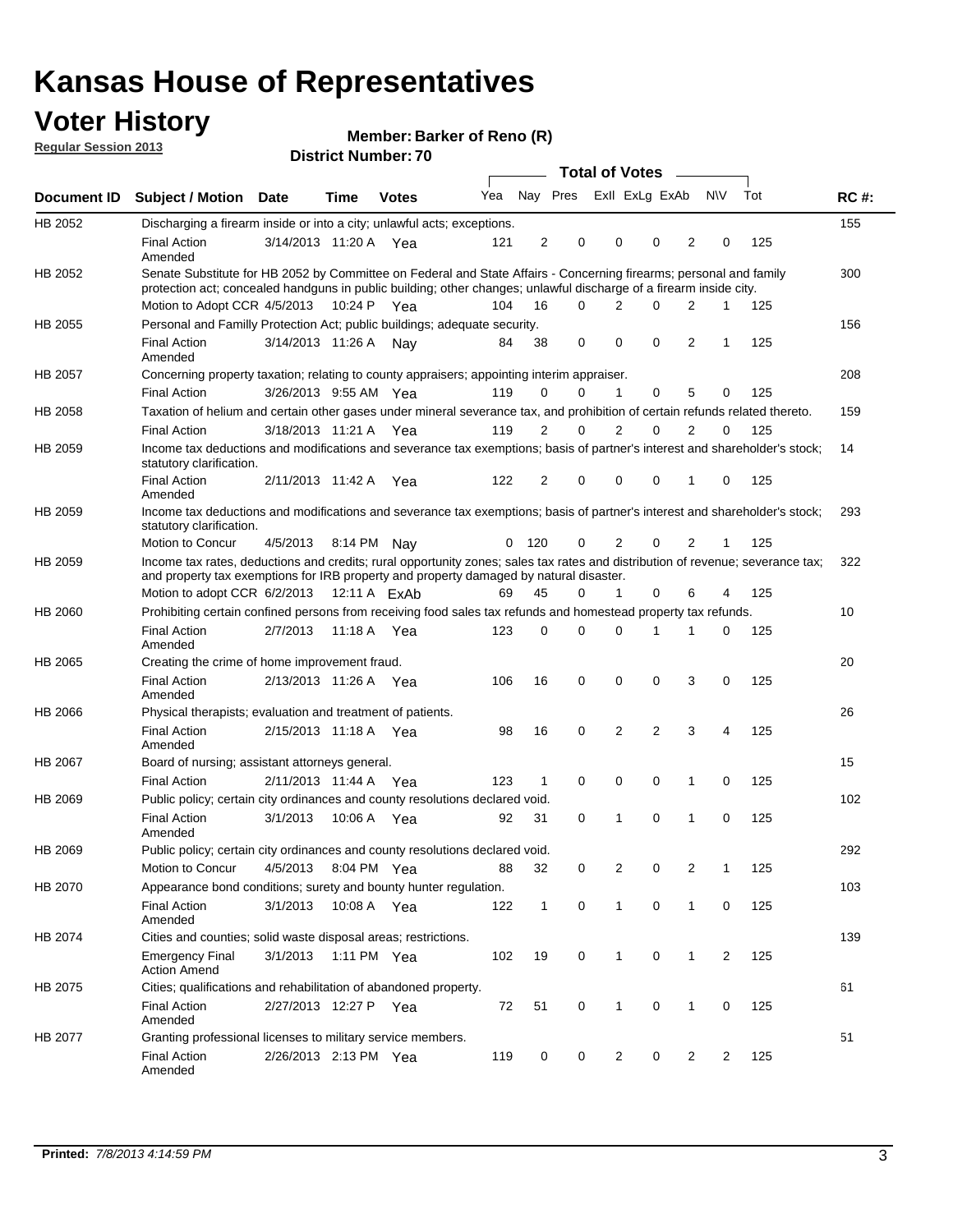## **Voter History**

**Member: Barker of Reno (R)** 

**Regular Session 2013**

|                    |                                                                                                                                                                                                       |                       |             |              |     |          |   | <b>Total of Votes</b> |             |              |           |     |             |
|--------------------|-------------------------------------------------------------------------------------------------------------------------------------------------------------------------------------------------------|-----------------------|-------------|--------------|-----|----------|---|-----------------------|-------------|--------------|-----------|-----|-------------|
| <b>Document ID</b> | Subject / Motion Date                                                                                                                                                                                 |                       | <b>Time</b> | <b>Votes</b> | Yea | Nay Pres |   | Exll ExLg ExAb        |             |              | <b>NV</b> | Tot | <b>RC#:</b> |
| HB 2078            | Authorizing certain licensing boards to accept education, training or experience completed in the military towards licensure in<br>this state.                                                        |                       |             |              |     |          |   |                       |             |              |           |     | 52          |
|                    | <b>Final Action</b><br>Amended                                                                                                                                                                        | 2/26/2013 2:14 PM Yea |             |              | 119 | 0        | 0 | 2                     | 0           | 2            | 2         | 125 |             |
| HB 2078            | Authorizing certain licensing boards to accept education, training or experience of military service members towards obtaining 275<br>licensure in this state.                                        |                       |             |              |     |          |   |                       |             |              |           |     |             |
|                    | Motion to adopt CCR 4/5/2013                                                                                                                                                                          |                       | 11:42 A     | Yea          | 120 | 0        | 0 | 2                     | 0           | 3            | 0         | 125 |             |
| HB 2081            | Forfeiture of property related to violations of certain criminal acts.                                                                                                                                |                       |             |              |     |          |   |                       |             |              |           |     | 18          |
|                    | <b>Final Action</b><br>Amended                                                                                                                                                                        | 2/12/2013 11:17 A Yea |             |              | 124 | 0        | 0 | 0                     | 1           | 0            | 0         | 125 |             |
| HB 2081            | Forfeiture of property related to violations of certain criminal acts.                                                                                                                                |                       |             |              |     |          |   |                       |             |              |           |     | 306         |
|                    | Motion to adopt CCR 5/10/2013 10:38 A                                                                                                                                                                 |                       |             | Yea          | 121 | 0        | 0 | 1                     | 1           | 2            | 0         | 125 |             |
| HB 2083            | Public employees relations boards; assessment of certain costs.                                                                                                                                       |                       |             |              |     |          |   |                       |             |              |           |     | 104         |
|                    | <b>Final Action</b><br>Amended                                                                                                                                                                        | 3/1/2013              | 10:09 A     | Yea          | 87  | 36       | 0 | 1                     | 0           | 1            | 0         | 125 |             |
| HB 2084            | Tax credits for community services contributions; youth apprenticeship and entrepreneurship.                                                                                                          |                       |             |              |     |          |   |                       |             |              |           |     | 105         |
|                    | <b>Final Action</b><br>Amended                                                                                                                                                                        | 3/1/2013              | 10:11 A Yea |              | 120 | 3        | 0 | 1                     | 0           | 1            | 0         | 125 |             |
| HB 2084            | Tax credits for community services contributions; youth apprenticeship and entrepreneurship.                                                                                                          |                       |             |              |     |          |   |                       |             |              |           |     | 316         |
|                    | Sub Motion to Concur 5/24/2013 9:33 AM Nay                                                                                                                                                            |                       |             |              |     | 5 109    | 0 | 1                     | $\mathbf 0$ | 9            | 1         | 125 |             |
| HB 2086            | Eligible infrastructure costs for tax increment financing and community improvement districts; bond repayment tax revenue<br>pledge requirements.                                                     |                       |             |              |     |          |   |                       |             |              |           |     | 160         |
|                    | <b>Final Action</b>                                                                                                                                                                                   | 3/18/2013 11:24 A     |             | Yea          | 61  | 60       | 0 | 2                     | 0           | 2            | 0         | 125 |             |
| HB 2086            | Eligible infrastructure costs for tax increment financing and community improvement districts; bond repayment tax revenue<br>pledge requirements.                                                     |                       |             |              |     |          |   |                       |             |              |           |     | 173         |
|                    | <b>Final Action</b>                                                                                                                                                                                   | 3/19/2013 5:25 PM Yea |             |              | 81  | 41       | 0 | 1                     | 0           | 1            | 1         | 125 |             |
| HB 2091            | Publication of delinquent personal property tax statements.                                                                                                                                           |                       |             |              |     |          |   |                       |             |              |           |     | 161         |
|                    | <b>Final Action</b><br>Amended                                                                                                                                                                        | 3/18/2013 11:25 A     |             | Yea          | 81  | 40       | 0 | 2                     | $\mathbf 0$ | 2            | 0         | 125 |             |
| HB 2093            | Amending the crime of identity theft.                                                                                                                                                                 |                       |             |              |     |          |   |                       |             |              |           |     | 106         |
|                    | <b>Final Action</b><br>Amended                                                                                                                                                                        | 3/1/2013              | 10:12 A Yea |              | 123 | 0        | 0 | 1                     | 0           | 1            | $\Omega$  | 125 |             |
| HB 2093            | Senate Substitute for HB 2093 by Committee on Judiciary - Identity theft and identity fraud; unlawful acts concerning<br>computers; DNA testing and exculpatory evidence; murder in the first degree. |                       |             |              |     |          |   |                       |             |              |           |     | 289         |
|                    | Motion to Adopt CCR 4/5/2013 7:49 PM Yea                                                                                                                                                              |                       |             |              | 118 | 2        | 0 | 2                     | 0           | 2            | 1         | 125 |             |
| HB 2094            | Student electronic privacy at public and private postsecondary educational institutions.                                                                                                              |                       |             |              |     |          |   |                       |             |              |           |     | 164         |
|                    | <b>Final Action</b><br>Amended                                                                                                                                                                        | 3/19/2013 10:33 A     |             | Yea          | 123 | 0        | 0 | 1                     | 0           | 1            | 0         | 125 |             |
| HB 2096            | Local governmental entities and investment of public moneys.                                                                                                                                          |                       |             |              |     |          |   |                       |             |              |           |     | 23          |
|                    | <b>Final Action</b>                                                                                                                                                                                   | 2/14/2013 11:21 A Yea |             |              | 123 | 0        | 0 | 0                     | 0           | 1            | 1         | 125 |             |
| HB 2099            | Insurance- updating certain statutory references.                                                                                                                                                     |                       |             |              |     |          |   |                       |             |              |           |     | 71          |
|                    | <b>Final Action</b><br>Amended                                                                                                                                                                        | 2/28/2013 11:23 A Yea |             |              | 124 | 0        | 0 | $\mathbf{1}$          | 0           | 0            | 0         | 125 |             |
| HB 2101            | Interstate transmission siting compact.                                                                                                                                                               |                       |             |              |     |          |   |                       |             |              |           |     | 209         |
|                    | Final Action<br>Amended                                                                                                                                                                               | 3/26/2013 9:56 AM Yea |             |              | 118 | 1        | 0 | 1                     | 0           | 5            | 0         | 125 |             |
| HB 2105            | Substitute HB 2105 by Committee on Commerce, Labor and Economic Development - Employment security law.                                                                                                |                       |             |              |     |          |   |                       |             |              |           |     | 107         |
|                    | Final Action Sub Bill 3/1/2013                                                                                                                                                                        |                       | 10:13 A Yea |              | 88  | 35       | 0 |                       | 0           | 1            | 0         | 125 |             |
| HB 2105            | Substitute HB 2105 by Committee on Commerce, Labor and Economic Development - Employment security law.                                                                                                |                       |             |              |     |          |   |                       |             |              |           |     | 298         |
|                    | Motion to adopt CCR 4/5/2013                                                                                                                                                                          |                       | 9:46 PM Yea |              | 89  | 31       | 0 | 2                     | 0           | 2            | 1         | 125 |             |
| HB 2106            | Portable electronics insurance act.                                                                                                                                                                   |                       |             |              |     |          |   |                       |             |              |           |     | 133         |
|                    | Emergency Final<br>Action                                                                                                                                                                             | 3/1/2013              | 1:03 PM Yea |              | 117 | 4        | 0 | $\mathbf{1}$          | 0           | $\mathbf{1}$ | 2         | 125 |             |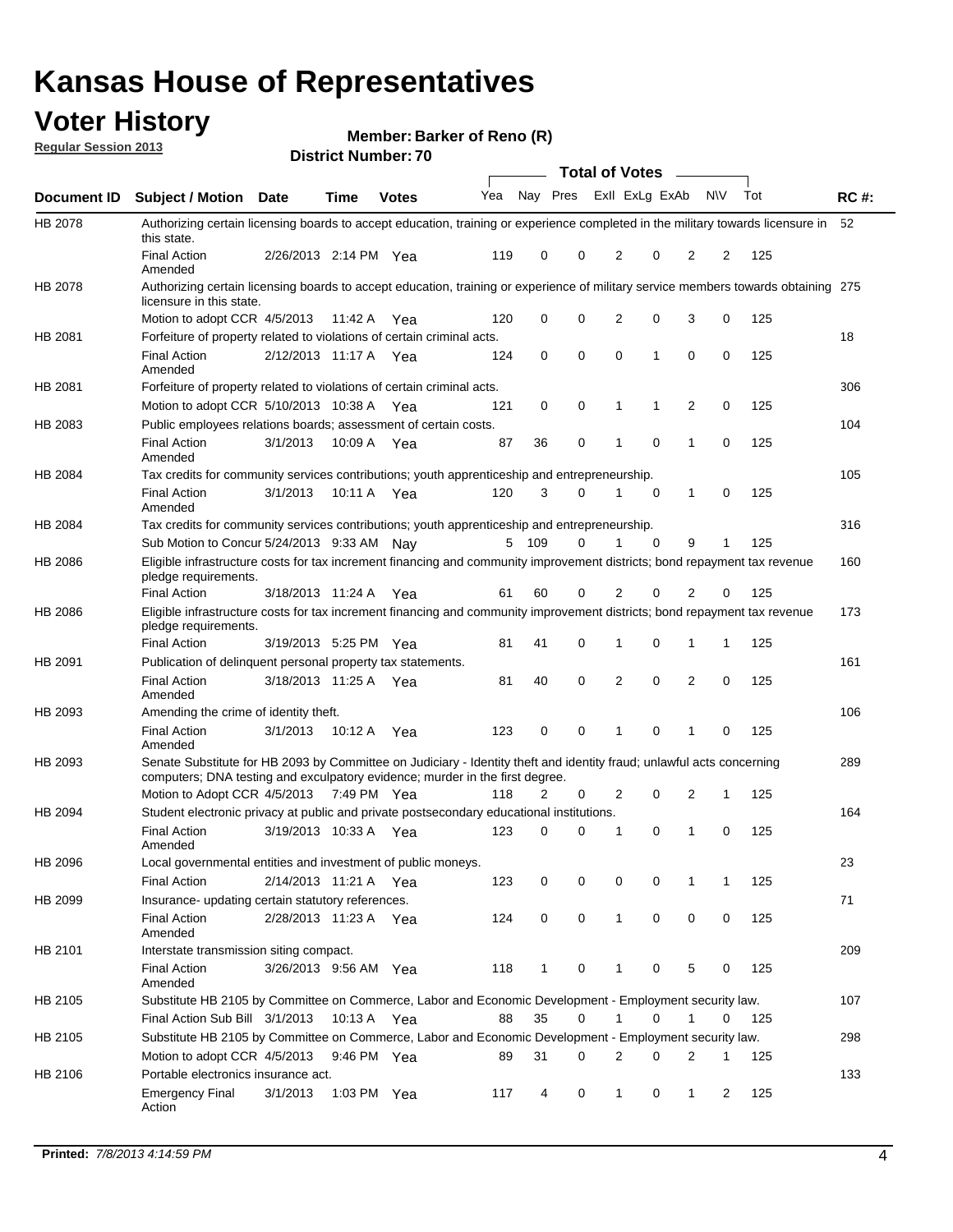## **Voter History**

**Member: Barker of Reno (R)** 

**Regular Session 2013**

|                    |                                                                                                                                                                                                                                                                      |                       |             | PISUILLINUIIIDEL. I U |     |              | Total of Votes – |                |          |                |                |     |             |
|--------------------|----------------------------------------------------------------------------------------------------------------------------------------------------------------------------------------------------------------------------------------------------------------------|-----------------------|-------------|-----------------------|-----|--------------|------------------|----------------|----------|----------------|----------------|-----|-------------|
| <b>Document ID</b> | <b>Subject / Motion</b>                                                                                                                                                                                                                                              | Date                  | <b>Time</b> | <b>Votes</b>          | Yea | Nay Pres     |                  | Exll ExLg ExAb |          |                | <b>NV</b>      | Tot | <b>RC#:</b> |
| HB 2107            | Insurance; enacting the electronic notice and document act.                                                                                                                                                                                                          |                       |             |                       |     |              |                  |                |          |                |                |     | 134         |
|                    | <b>Emergency Final</b><br><b>Action Amend</b>                                                                                                                                                                                                                        | 3/1/2013              |             | 1:04 PM Yea           | 121 | 0            | 0                | $\mathbf 1$    | 0        | 1              | 2              | 125 |             |
| HB 2107            | Insurance; enacting the electronic notice and document act, return of premiums separate from the notice of adverse<br>underwriting decision, statutory updates, uninsurable health plan increase in lifetime limit, mandate lite, certain company<br>dividend plans. |                       |             |                       |     |              |                  |                |          |                |                |     | 281         |
|                    | Motion to Adopt CCR 4/5/2013                                                                                                                                                                                                                                         |                       |             | 4:06 PM Yea           | 69  | 50           | 0                | 2              | 0        | 3              | 1              | 125 |             |
| HB 2109            | School finance; military pupil count.                                                                                                                                                                                                                                |                       |             |                       |     |              |                  |                |          |                |                |     | 108         |
|                    | <b>Final Action</b>                                                                                                                                                                                                                                                  | 3/1/2013              | 10:15 A     | Yea                   | 104 | 19           | 0                | 1              | 0        | $\mathbf{1}$   | 0              | 125 |             |
| HB 2109            | Enacting the Kansas children's protection act.                                                                                                                                                                                                                       |                       |             |                       |     |              |                  |                |          |                |                |     | 277         |
|                    | Motion to Adopt CCR 4/5/2013                                                                                                                                                                                                                                         |                       |             | 12:31 P Yea           | 116 | 2            | 0                | 2              | 0        | 3              | 2              | 125 |             |
| HB 2112            | Campaign finance; transfer of campaign money to another candidacy.                                                                                                                                                                                                   |                       |             |                       |     |              |                  |                |          |                |                |     | 72          |
|                    | <b>Final Action</b><br>Amended                                                                                                                                                                                                                                       | 2/28/2013 11:25 A Yea |             |                       | 95  | 29           | 0                | 1              | 0        | 0              | 0              | 125 |             |
| HB 2114            | Debt setoff; collection assistance fee.                                                                                                                                                                                                                              |                       |             |                       |     |              |                  |                |          |                |                |     | 21          |
|                    | <b>Final Action</b>                                                                                                                                                                                                                                                  | 2/13/2013 11:34 A     |             | Yea                   | 90  | 32           | 0                | 0              | 0        | 3              | 0              | 125 |             |
| HB 2115            | Relating to the employment of retired judges and justices.                                                                                                                                                                                                           |                       |             |                       |     |              |                  |                |          |                |                |     | 73          |
|                    | <b>Final Action</b>                                                                                                                                                                                                                                                  | 2/28/2013 11:27 A     |             | Yea                   | 124 | 0            | 0                | 1              | 0        | 0              | 0              | 125 |             |
| HB 2115            | Courts; employment of retired judges and justices; court debt setoff.                                                                                                                                                                                                |                       |             |                       |     |              |                  |                |          |                |                |     | 309         |
|                    | Motion to Adopt CCR 5/14/2013 2:14 PM Yea                                                                                                                                                                                                                            |                       |             |                       | 100 | 13           | 0                | 1              | 0        | 9              | $\overline{2}$ | 125 |             |
| HB 2118            | Preservation of historic property; environs authority deleted.                                                                                                                                                                                                       |                       |             |                       |     |              |                  |                |          |                |                |     | 62          |
|                    | <b>Final Action</b>                                                                                                                                                                                                                                                  | 2/27/2013 12:30 P     |             | Yea                   | 99  | 24           | 0                | 1              | 0        | 1              | 0              | 125 |             |
| HB 2120            | Updating provisions relating to the Kansas bureau of investigations DNA database.                                                                                                                                                                                    |                       |             |                       |     |              |                  |                |          |                |                |     | 109         |
|                    | <b>Final Action</b><br>Amended                                                                                                                                                                                                                                       | 3/1/2013              | 10:16 A Yea |                       | 121 | 2            | 0                | 1              | 0        | 1              | 0              | 125 |             |
| HB 2120            | Updating provisions relating to DNA collection and DNA evidence; amending the definition of a bet for purposes of the Kansas 302<br>criminal code; sentencing for possession of a firearm during a drug felony<br>Motion to adopt CCR 5/9/2013 11:32 A Nay           |                       |             |                       | 74  | 49           | 0                |                | 0        | 1              | 0              | 125 |             |
| HB 2122            | Real estate brokers and salespersons; licensing requirements; sales transaction requirements.                                                                                                                                                                        |                       |             |                       |     |              |                  |                |          |                |                |     | 37          |
|                    | <b>Final Action</b><br>Amended                                                                                                                                                                                                                                       | 2/20/2013 11:13 A     |             | Yea                   | 121 | 1            | $\Omega$         |                | 0        | 2              | 0              | 125 |             |
| HB 2125            | Increasing real estate broker's and salesperson's license fees.                                                                                                                                                                                                      |                       |             |                       |     |              |                  |                |          |                |                |     | 38          |
|                    | <b>Final Action</b>                                                                                                                                                                                                                                                  | 2/20/2013 12:16 P     |             | Yea                   | 71  | 50           | 1                | 0              | 0        | 0              | 3              | 125 |             |
| HB 2128            | Open records act; exceptions.                                                                                                                                                                                                                                        |                       |             |                       |     |              |                  |                |          |                |                |     | 74          |
|                    | <b>Final Action</b><br>Amended                                                                                                                                                                                                                                       | 2/28/2013 11:28 A     |             | Yea                   | 124 | 0            | 0                | 1              | $\Omega$ | 0              | 0              | 125 |             |
| HB 2128            | Open records act; exceptions.                                                                                                                                                                                                                                        |                       |             |                       |     |              |                  |                |          |                |                |     | 259         |
|                    | Motion to Concur                                                                                                                                                                                                                                                     | 4/3/2013              | 10:29 A     | Yea                   | 119 | 0            | 0                |                | 0        | 3              | 2              | 125 |             |
| HB 2130            | Elections; petition circulators.                                                                                                                                                                                                                                     |                       |             |                       |     |              |                  |                |          |                |                |     | 30          |
|                    | <b>Final Action</b>                                                                                                                                                                                                                                                  | 2/18/2013 11:17 A     |             | Yea                   | 118 | $\mathbf{1}$ | 0                | 2              | 0        | 4              | 0              | 125 |             |
| HB 2135            | Property tax exemption; military housing.                                                                                                                                                                                                                            |                       |             |                       |     |              |                  |                |          |                |                |     | 162         |
|                    | <b>Final Action</b>                                                                                                                                                                                                                                                  | 3/18/2013 11:27 A     |             | Yea                   | 117 | 4            | 0                | 2              | 0        | $\overline{2}$ | 0              | 125 |             |
| HB 2138            | Repealing statutes related to oil and gas.                                                                                                                                                                                                                           |                       |             |                       |     |              |                  |                |          |                |                |     | 53          |
|                    | <b>Final Action</b><br>Amended                                                                                                                                                                                                                                       | 2/26/2013 2:16 PM Yea |             |                       | 119 | 0            | 0                | 2              | 0        | $\overline{2}$ | 2              | 125 |             |
| HB 2139            | Canceled warrants.                                                                                                                                                                                                                                                   |                       |             |                       |     |              |                  |                |          |                |                |     | 75          |
|                    | <b>Final Action</b><br>Amended                                                                                                                                                                                                                                       | 2/28/2013 11:30 A     |             | Yea                   | 99  | 25           | 0                | 1              | 0        | 0              | 0              | 125 |             |
| HB 2139            | Canceled warrants.                                                                                                                                                                                                                                                   |                       |             |                       |     |              |                  |                |          |                |                |     | 266         |
|                    | Motion to Concur                                                                                                                                                                                                                                                     | 4/4/2013              | 2:40 PM     | Yea                   | 114 | 8            | 0                | 1              | 0        | 2              | 0              | 125 |             |
| HB 2140            | Repealing K.S.A. 72-60b03                                                                                                                                                                                                                                            |                       |             |                       |     |              |                  |                |          |                |                |     | 39          |
|                    | <b>Final Action</b>                                                                                                                                                                                                                                                  | 2/20/2013 12:17 P     |             | Yea                   | 122 | 0            | 0                | 0              | 0        | 0              | 3              | 125 |             |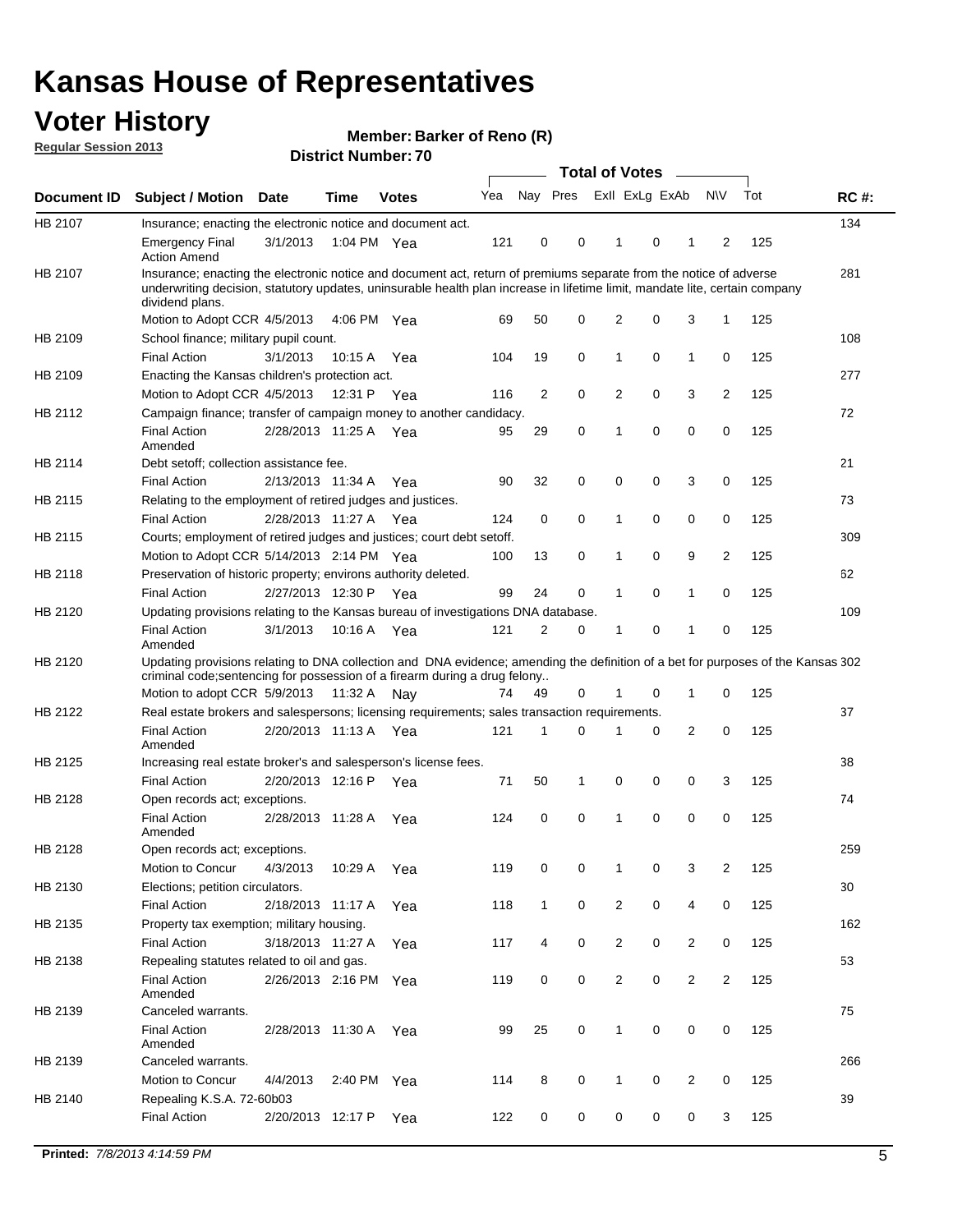**Voter History** 

**Member: Barker of Reno (R)** 

**Regular Session 2013**

|             |                                                                                                                                              |                       |      |              |     |    | <b>Total of Votes</b>   |              |          | $\sim$         |     |     |             |
|-------------|----------------------------------------------------------------------------------------------------------------------------------------------|-----------------------|------|--------------|-----|----|-------------------------|--------------|----------|----------------|-----|-----|-------------|
| Document ID | <b>Subject / Motion Date</b>                                                                                                                 |                       | Time | <b>Votes</b> | Yea |    | Nay Pres Exll ExLg ExAb |              |          |                | N\V | Tot | <b>RC#:</b> |
| HB 2141     | Repealer; elections process for certain unified school districts.                                                                            |                       |      |              |     |    |                         |              |          |                |     |     | 24          |
|             | <b>Final Action</b>                                                                                                                          | 2/14/2013 11:23 A     |      | Yea          | 123 | 0  | 0                       | 0            | 0        | 1              | 1   | 125 |             |
| HB 2142     | Certain educational statutes concerning USD land transfers and higher education loan and grant programs.                                     |                       |      |              |     |    |                         |              |          |                |     |     | 40          |
|             | <b>Final Action</b>                                                                                                                          | 2/20/2013 12:19 P Yea |      |              | 122 | 0  | 0                       | 0            | 0        | 0              | 3   | 125 |             |
| HB 2143     | Repealing outdated provisions relating to the purchase of certain real estate by the department of corrections.                              |                       |      |              |     |    |                         |              |          |                |     |     | 34          |
|             | <b>Final Action</b>                                                                                                                          | 2/20/2013 11:09 A Yea |      |              | 122 | 0  | $\Omega$                | 1            | 0        | 2              | 0   | 125 |             |
| HB 2144     | Repealing unnecessary statutes relating to juveniles.                                                                                        |                       |      |              |     |    |                         |              |          |                |     |     | 76          |
|             | <b>Final Action</b>                                                                                                                          | 2/28/2013 11:32 A Yea |      |              | 124 | 0  | 0                       | 1            | 0        | 0              | 0   | 125 |             |
| HB 2145     | Repealing K.S.A. 75-5028; concerning the sale of real estate by the secretary of transportation.                                             |                       |      |              |     |    |                         |              |          |                |     |     | 35          |
|             | <b>Final Action</b>                                                                                                                          | 2/20/2013 11:11 A Yea |      |              | 122 | 0  | 0                       | 1            | 0        | $\overline{2}$ | 0   | 125 |             |
| HB 2146     | Repealing the cancer drug repository program K.S.A. 2012 Supp. 65-1664 through 65-1667 and amending K.S.A. 2012 Supp. 77<br>65-1636.         |                       |      |              |     |    |                         |              |          |                |     |     |             |
|             | <b>Final Action</b>                                                                                                                          | 2/28/2013 11:33 A     |      | Yea          | 124 | 0  | 0                       |              | 0        | 0              | 0   | 125 |             |
| HB 2147     | Repealer; use of metric system on certain road signs and markers, moving of heavy vehicles on bridges or culverts, interstate 94<br>bridges. |                       |      |              |     |    |                         |              |          |                |     |     |             |
|             | <b>Final Action</b>                                                                                                                          | 3/1/2013              |      | 9:52 AM Yea  | 123 | 0  | 0                       | 1            | 0        | 1              | 0   | 125 |             |
| HB 2148     | Repealers; postsecondary education scholarship provisions.                                                                                   |                       |      |              |     |    |                         |              |          |                |     |     | 41          |
|             | <b>Final Action</b>                                                                                                                          | 2/20/2013 12:21 P Yea |      |              | 106 | 16 | 0                       | 0            | 0        | 0              | 3   | 125 |             |
| HB 2149     | Repealers; postsecondary education student loans and tuition grants.                                                                         |                       |      |              |     |    |                         |              |          |                |     |     | 42          |
|             | <b>Final Action</b>                                                                                                                          | 2/20/2013 12:22 P     |      | Yea          | 108 | 14 | 0                       | 0            | $\Omega$ | 0              | 3   | 125 |             |
| HB 2149     | Repealing a \$500,000 transfer from highway patrol training center fund to the state general fund.                                           |                       |      |              |     |    |                         |              |          |                |     |     | 314         |
|             | Motion to Concur                                                                                                                             | 5/23/2013 10:22 A Yea |      |              | 113 | 0  | 0                       |              | 0        | 8              | 3   | 125 |             |
| HB 2150     | Repealers; workforce development loan program act.                                                                                           |                       |      |              |     |    |                         |              |          |                |     |     | 78          |
|             | <b>Final Action</b>                                                                                                                          | 2/28/2013 11:34 A Yea |      |              | 94  | 30 | 0                       | 1            | 0        | 0              | 0   | 125 |             |
| HB 2150     | Senate Substitute for HB 2150 by Committee on Commerce--Concerning the Kansas employment first oversight commission.                         |                       |      |              |     |    |                         |              |          |                |     |     | 267         |
|             | Motion to Concur                                                                                                                             | 4/4/2013              |      | 2:44 PM Yea  | 110 | 12 | 0                       | 1            | 0        | 2              | 0   | 125 |             |
| HB 2151     | Repealers; report on medically underserved areas of the state.                                                                               |                       |      |              |     |    |                         |              |          |                |     |     | 63          |
|             | <b>Final Action</b>                                                                                                                          | 2/27/2013 12:31 P     |      | Yea          | 123 | 0  | 0                       | 1            | 0        | $\mathbf{1}$   | 0   | 125 |             |
| HB 2152     | Repealer: uniform land sales practices act.                                                                                                  |                       |      |              |     |    |                         |              |          |                |     |     | 36          |
|             | <b>Final Action</b>                                                                                                                          | 2/20/2013 11:12 A     |      | Yea          | 122 | 0  | 0                       | 1            | 0        | 2              | 0   | 125 |             |
| HB 2153     | Unused medications act; dontating entities.                                                                                                  |                       |      |              |     |    |                         |              |          |                |     |     | 64          |
|             | <b>Final Action</b><br>Amended                                                                                                               | 2/27/2013 12:33 P     |      | Yea          | 123 | 0  | 0                       | 1            | 0        | 1              | 0   | 125 |             |
| HB 2154     | Senate Substitute for HB 2154 by Committee on Public Health and Welfare--Cosmetology; relating to licensure and renewal of 31                |                       |      |              |     |    |                         |              |          |                |     |     |             |
|             | persons, salons and clinics.                                                                                                                 |                       |      |              |     |    |                         |              |          |                |     |     |             |
|             | <b>Final Action</b><br>Amended                                                                                                               | 2/18/2013 11:19 A     |      | Yea          | 119 | 0  | 0                       | 2            | 0        |                | 0   | 125 |             |
| HB 2155     | Cosmetology; relating to licensure and renewal.                                                                                              |                       |      |              |     |    |                         |              |          |                |     |     | 32          |
|             | <b>Final Action</b><br>Amended                                                                                                               | 2/18/2013 11:21 A Yea |      |              | 119 | 0  | 0                       | 2            | 0        | 4              | 0   | 125 |             |
| HB 2156     | Repealers; school finance; area vocational school fund; local effort as applied to U.S.D. No. 450                                            |                       |      |              |     |    |                         |              |          |                |     |     | 43          |
|             | <b>Final Action</b>                                                                                                                          | 2/20/2013 12:23 P Yea |      |              | 122 | 0  | 0                       | 0            | 0        | 0              | 3   | 125 |             |
| HB 2160     | Quality care assessment on skilled nursing care facilities.                                                                                  |                       |      |              |     |    |                         |              |          |                |     |     | 144         |
|             | <b>Final Action</b>                                                                                                                          | 3/7/2013              |      | 12:13 P Yea  | 100 | 21 | 0                       | $\mathbf{1}$ | 0        | 3              | 0   | 125 |             |
|             |                                                                                                                                              |                       |      |              |     |    |                         |              |          |                |     |     |             |
| HB 2162     | Prohibition on use of state appropriated moneys to lobby relating to gun control at federal, state and local ogvernment level.               |                       |      |              |     |    |                         |              |          |                |     |     | 79          |
|             | <b>Final Action</b><br>Amended                                                                                                               | 2/28/2013 11:36 A Yea |      |              | 120 | 4  | 0                       | 1            | 0        | 0              | 0   | 125 |             |
| HB 2162     | Prohibition on use of state appropriated moneys to lobby at federal, state and local government levels relating to gun control.              |                       |      |              |     |    |                         |              |          |                |     |     | 312         |
|             | Motion to adopt CCR 5/21/2013 2:52 PM Yea                                                                                                    |                       |      |              | 83  | 28 | $\Omega$                |              | 0        | 13             | 0   | 125 |             |
| HB 2163     | Relating to garnishment proceedings.                                                                                                         |                       |      |              |     |    |                         |              |          |                |     |     | 80          |
|             | <b>Final Action</b>                                                                                                                          | 2/28/2013 11:37 A Yea |      |              | 124 | 0  | 0                       | $\mathbf 1$  | 0        | 0              | 0   | 125 |             |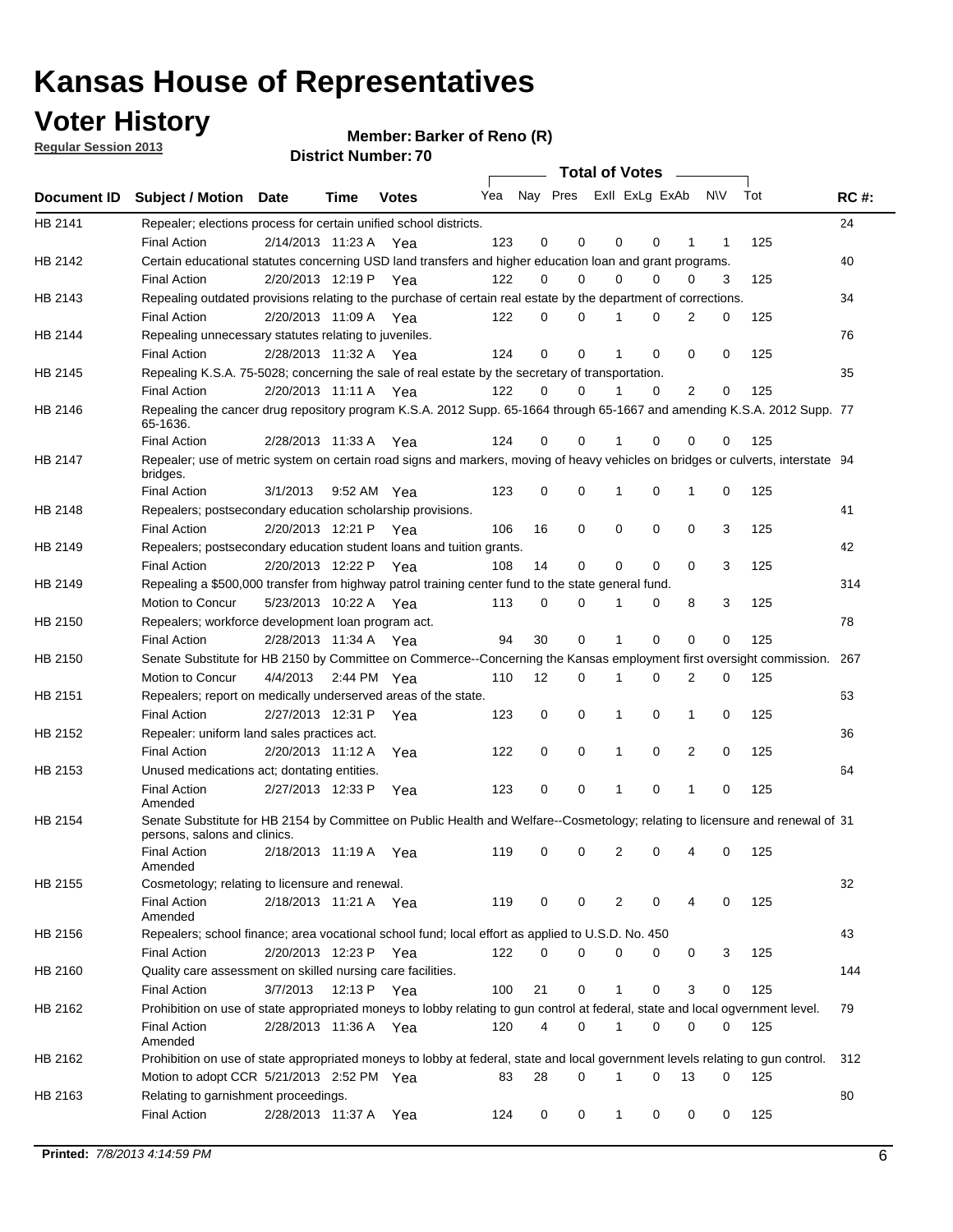## **Voter History**

**Member: Barker of Reno (R)** 

**Regular Session 2013**

|             |                                                                                                                                                                                                                                    |                       |             |              |     |             |          | <b>Total of Votes</b>   |          | $\sim$         |     |     |             |
|-------------|------------------------------------------------------------------------------------------------------------------------------------------------------------------------------------------------------------------------------------|-----------------------|-------------|--------------|-----|-------------|----------|-------------------------|----------|----------------|-----|-----|-------------|
| Document ID | <b>Subject / Motion Date</b>                                                                                                                                                                                                       |                       | <b>Time</b> | <b>Votes</b> | Yea |             |          | Nay Pres Exll ExLg ExAb |          |                | N\V | Tot | <b>RC#:</b> |
| HB 2164     | Relating to jurors; information disqualifying prospective juror from jury service.                                                                                                                                                 |                       |             |              |     |             |          |                         |          |                |     |     | 47          |
|             | <b>Final Action</b>                                                                                                                                                                                                                | 2/25/2013 12:12 P Yea |             |              | 75  | 45          | 0        | 0                       | 0        | 0              | 5   | 125 |             |
| HB 2164     | Amended                                                                                                                                                                                                                            |                       |             |              |     |             |          |                         |          |                |     |     | 284         |
|             | Juries and grand juries.<br>Motion to Adopt CCR 4/5/2013                                                                                                                                                                           |                       | 5:53 PM Yea |              | 92  | 28          | 0        | $\overline{2}$          | 0        | $\overline{2}$ | 1   | 125 |             |
| HB 2166     | Sub HB 2166 by Committee on Judiciary -- Relating to the medical assistance recovery program.                                                                                                                                      |                       |             |              |     |             |          |                         |          |                |     |     | 165         |
|             | Final Action Sub Bill 3/19/2013 10:34 A Yea                                                                                                                                                                                        |                       |             |              | 112 | 11          | 0        |                         | 0        | 1              | 0   | 125 |             |
|             | Amended                                                                                                                                                                                                                            |                       |             |              |     |             |          |                         |          |                |     |     |             |
| HB 2167     | Establishing Native American legislative day at the capitol.                                                                                                                                                                       |                       |             |              |     |             |          |                         |          |                |     |     | 54          |
|             | <b>Final Action</b>                                                                                                                                                                                                                | 2/26/2013 2:17 PM Yea |             |              | 119 | 0           | 0        | $\overline{2}$          | 0        | $\overline{2}$ | 2   | 125 |             |
| HB 2167     | Senate Substitute for HB 2167 by Committee on Federal and State Affairs -- Concerning fireworks; regulations thereof.                                                                                                              |                       |             |              |     |             |          |                         |          |                |     |     | 261         |
|             | Motion to Concur                                                                                                                                                                                                                   | 4/4/2013              | 11:11 A Yea |              | 100 | 23          | 0        | 1                       | 0        | 1              | 0   | 125 |             |
| HB 2169     | Allowing for proceedings to determine final disposition of prisoner's pending probation revocations.                                                                                                                               |                       |             |              |     |             |          |                         |          |                |     |     | 49          |
|             | <b>Final Action</b>                                                                                                                                                                                                                | 2/26/2013 2:10 PM Yea |             |              | 119 | 0           | 0        | 0                       | 0        | 0              | 6   | 125 |             |
| HB 2170     | Concerning sentencing dispositions, probation and postrelease supervision.                                                                                                                                                         |                       |             |              |     |             |          |                         |          |                |     |     | 110         |
|             | <b>Final Action</b><br>Amended                                                                                                                                                                                                     | 3/1/2013              | 10:23 A Yea |              | 79  | 44          | 0        | 1                       | 0        | 1              | 0   | 125 |             |
| HB 2170     | Concerning sentencing dispositions, probation and postrelease supervision.                                                                                                                                                         |                       |             |              |     |             |          |                         |          |                |     |     | 256         |
|             | Motion to Concur                                                                                                                                                                                                                   | 4/1/2013              | 10:54 A Yea |              | 75  | 44          | 0        | 1                       | 0        | 2              | 3   | 125 |             |
| HB 2172     | Cemeteries; cemetery corporations and cemetery merchandise.                                                                                                                                                                        |                       |             |              |     |             |          |                         |          |                |     |     | 81          |
|             | <b>Final Action</b><br>Amended                                                                                                                                                                                                     | 2/28/2013 11:38 A Yea |             |              | 124 | $\mathbf 0$ | $\Omega$ |                         | $\Omega$ | $\Omega$       | 0   | 125 |             |
| HB 2176     | The Eisenhower foundation license plate.                                                                                                                                                                                           |                       |             |              |     |             |          |                         |          |                |     |     | 57          |
|             | <b>Final Action</b>                                                                                                                                                                                                                | 2/27/2013 12:11 P     |             | Yea          | 112 | 11          | 0        | 0                       | 0        |                | 1   | 125 |             |
| HB 2177     | Relating to motor carriers; concerning safety rules and regulations; certificates of convenience and necessity; transportation of 55<br>certain materials.                                                                         |                       |             |              |     |             |          |                         |          |                |     |     |             |
|             | <b>Final Action</b><br>Amended                                                                                                                                                                                                     | 2/26/2013 2:18 PM Yea |             |              | 119 | 0           | 0        | $\overline{2}$          | 0        | 2              | 2   | 125 |             |
| HB 2179     | Amending the secretary of labor's role of taking assignment of wage claims.                                                                                                                                                        |                       |             |              |     |             |          |                         |          |                |     |     | 111         |
|             | <b>Final Action</b><br>Amended                                                                                                                                                                                                     | 3/1/2013              | 10:24 A Yea |              | 87  | 36          | 0        | 1                       | 0        | 1              | 0   | 125 |             |
| HB 2181     | Authorizing licensing bodies to accept certain online distance education courses towards licensure for military service member 55<br>applicants                                                                                    |                       |             |              |     |             |          |                         |          |                |     |     |             |
|             | <b>Final Action</b>                                                                                                                                                                                                                | 2/27/2013 12:34 P     |             | Yea          | 123 | 0           | 0        | 1                       | 0        | 1              | 0   | 125 |             |
| HB 2182     | Relating to grand juries.                                                                                                                                                                                                          |                       |             |              |     |             |          |                         |          |                |     |     | 152         |
|             | <b>Final Action</b><br>Amended                                                                                                                                                                                                     | 3/13/2013 11:20 A     |             | Yea          | 100 | 24          | 0        | 0                       | 0        | 1              | 0   | 125 |             |
| HB 2183     | Substitute HB 2183 by Committee on Health and Human Services - - designation and control of infectious and contagious<br>diseases.                                                                                                 |                       |             |              |     |             |          |                         |          |                |     |     | 112         |
|             | Final Action Sub Bill 3/1/2013<br>Amended                                                                                                                                                                                          |                       | 10:26 A Yea |              | 122 | 1           | 0        | $\mathbf{1}$            | 0        | 1              | 0   | 125 |             |
| HB 2183     | Substitute HB 2183 by Committee on Health and Human Services -- department of health and environment statutory duties<br>and functions, infectious and contagious diseases, laboratory services, health information technology and |                       |             |              |     |             |          |                         |          |                |     |     | 297         |
|             | Motion to Adopt CCR 4/5/2013                                                                                                                                                                                                       |                       | 9:37 PM Yea |              | 120 | 0           | 0        | 2                       | 0        | 2              | 1   | 125 |             |
| HB 2185     | Consolidation of citites and counties; dual majority vote.                                                                                                                                                                         |                       |             |              |     |             |          |                         |          |                |     |     | 113         |
|             | <b>Final Action</b><br>Amended                                                                                                                                                                                                     | 3/1/2013              | 10:27 A Yea |              | 119 | 4           | 0        | $\mathbf{1}$            | 0        | $\mathbf{1}$   | 0   | 125 |             |
| HB 2193     | Public facilities; accessiblity standards for disabled persons.                                                                                                                                                                    |                       |             |              |     |             |          |                         |          |                |     |     | 145         |
|             | <b>Final Action</b>                                                                                                                                                                                                                | 3/7/2013              | 12:14 P     | Yea          | 121 | 0           | 0        | 1                       | 0        | 3              | 0   | 125 |             |
| HB 2195     | Claims against the state; 2012 Joint Committee recommendations.                                                                                                                                                                    |                       |             |              |     |             |          |                         |          |                |     |     | 146         |
|             | <b>Final Action</b><br>Amended                                                                                                                                                                                                     | 3/7/2013              | 12:16 P Yea |              | 110 | 10          | 0        | 1                       | 0        | 3              | 1   | 125 |             |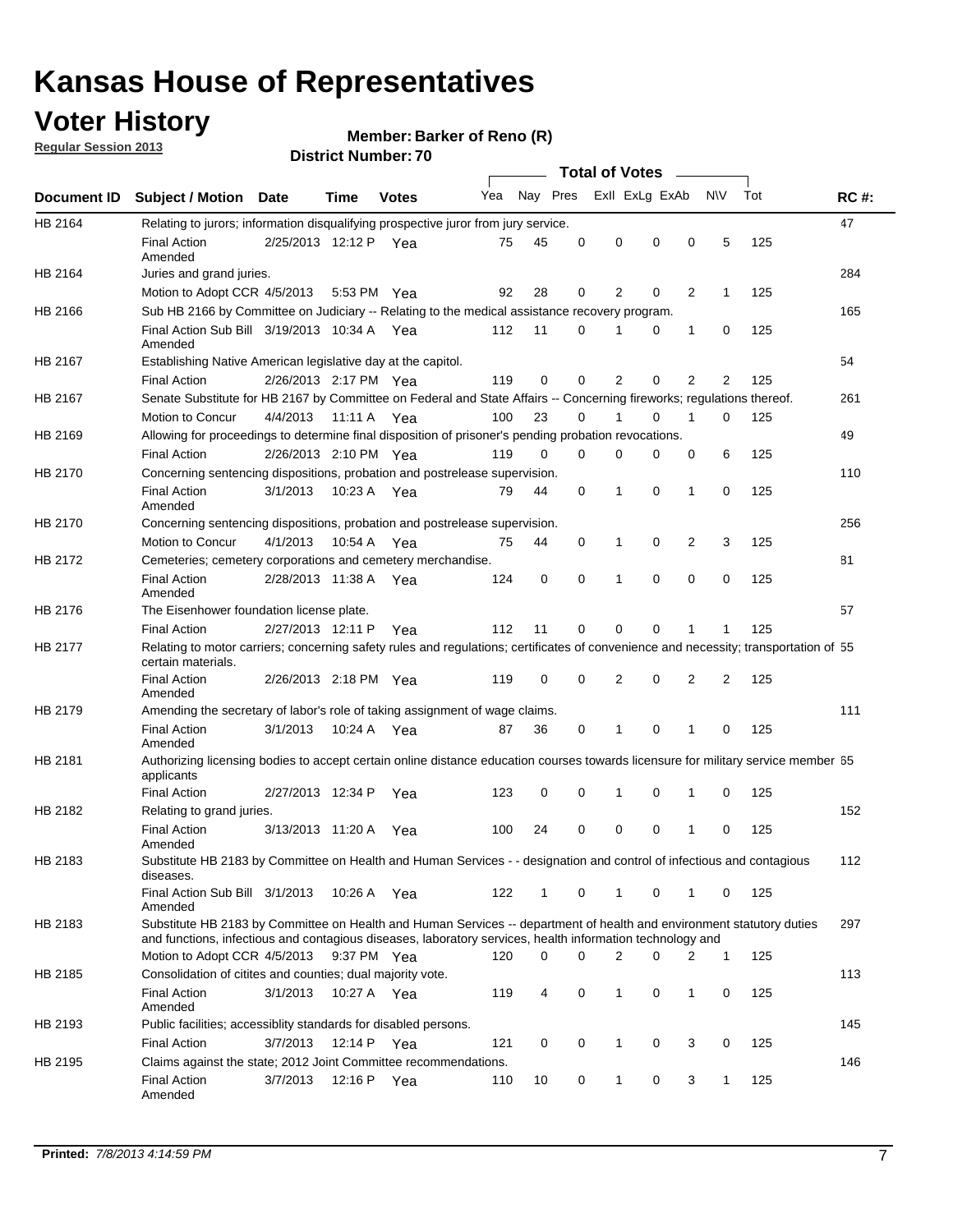## **Voter History**

**Member: Barker of Reno (R)** 

**Regular Session 2013**

|                    |                                                                                                                                                                                                                |                       | ט ז הסעוווטנו ועוווסו |              |     |              | <b>Total of Votes</b> |                |   | $\overline{\phantom{a}}$ |           |     |     |
|--------------------|----------------------------------------------------------------------------------------------------------------------------------------------------------------------------------------------------------------|-----------------------|-----------------------|--------------|-----|--------------|-----------------------|----------------|---|--------------------------|-----------|-----|-----|
| <b>Document ID</b> | <b>Subject / Motion Date</b>                                                                                                                                                                                   |                       | <b>Time</b>           | <b>Votes</b> | Yea | Nay Pres     |                       | Exll ExLg ExAb |   |                          | <b>NV</b> | Tot | RC# |
| HB 2197            | Kansas state high school activities association; membership of board of directors and executive board.                                                                                                         |                       |                       |              |     |              |                       |                |   |                          |           |     | 249 |
|                    | <b>Emergency Final</b><br><b>Action Amend</b>                                                                                                                                                                  | 3/26/2013 8:46 PM Yea |                       |              | 69  | 53           | 0                     | 1              | 0 | 2                        | 0         | 125 |     |
| HB 2199            | Second amendment protection act.                                                                                                                                                                               |                       |                       |              |     |              |                       |                |   |                          |           |     | 157 |
|                    | <b>Final Action</b><br>Amended                                                                                                                                                                                 | 3/14/2013 11:34 A     |                       | Yea          | 94  | 29           | 0                     | 0              | 0 | 2                        | 0         | 125 |     |
| HB 2199            | Senate Substitute for HB 2199 by Committee on Federal and State Affairs--Secretary of Administration; successor; diretor of<br>accounts and reports; certain rules and regulations; Kansas liquor control act. |                       |                       |              |     |              |                       |                |   |                          |           |     | 313 |
|                    | Motion to adopt CCR 5/22/2013 2:17 PM Yea                                                                                                                                                                      |                       |                       |              | 89  | 23           | 0                     | $\mathbf 1$    | 0 | 12                       | 0         | 125 |     |
| HB 2200            | Executive chief information technology officer; office of information tehcnology services.                                                                                                                     |                       |                       |              |     |              |                       |                |   |                          |           |     | 114 |
|                    | <b>Final Action</b><br>Amended                                                                                                                                                                                 | 3/1/2013              | 10:28 A Yea           |              | 121 | 2            | 0                     | 1              | 0 | 1                        | 0         | 125 |     |
| HB 2201            | Telecommunications; regulation by the state corporation commission and distributions from the Kansas universal service<br>fund.                                                                                |                       |                       |              |     |              |                       |                |   |                          |           |     | 33  |
|                    | <b>Final Action</b><br>Amended                                                                                                                                                                                 | 2/18/2013 11:24 A     |                       | Yea          | 118 | 1            | 0                     | 2              | 0 | 4                        | 0         | 125 |     |
| HB 2201            | Telecommunications; regulation by the state corporation commission and distributions from the Kansas universal service<br>fund.                                                                                |                       |                       |              |     |              |                       |                |   |                          |           |     | 278 |
|                    | Motion to Adopt CCR 4/5/2013                                                                                                                                                                                   |                       | 12:57 P               | Yea          | 99  | 20           | 0                     | 2              | 0 | 3                        | 1         | 125 |     |
| HB 2202            | Providing automatic relief from certain motor carrier restrictions upon the governor's declaration of emergency.                                                                                               |                       |                       |              |     |              |                       |                |   |                          |           |     | 44  |
|                    | <b>Final Action</b><br>Amended                                                                                                                                                                                 | 2/20/2013 12:25 P     |                       | Yea          | 122 | 0            | 0                     | $\Omega$       | 0 | 0                        | 3         | 125 |     |
| HB 2203            | Relating to exercise of religion.                                                                                                                                                                              |                       |                       |              |     |              |                       |                |   |                          |           |     | 115 |
|                    | <b>Final Action</b><br>Amended                                                                                                                                                                                 | 3/1/2013              | 10:31 A               | Yea          | 109 | 14           | 0                     | 1              | 0 | 1                        | 0         | 125 |     |
| HB 2203            | Relating to exercise of religion.                                                                                                                                                                              |                       |                       |              |     |              |                       |                |   |                          |           |     | 200 |
|                    | Motion to Concur                                                                                                                                                                                               | 3/25/2013 9:41 AM     |                       | Yea          | 109 | 12           | 0                     | 2              | 0 | 2                        | 0         | 125 |     |
| HB 2204            | Relating to redemption of real property.                                                                                                                                                                       |                       |                       |              |     |              |                       |                |   |                          |           |     | 116 |
|                    | <b>Final Action</b><br>Amended                                                                                                                                                                                 | 3/1/2013              | 10:32 A               | Yea          | 123 | 0            | 0                     | 1              | 0 | 1                        | 0         | 125 |     |
| HB 2204            | Extending the judicial branch surcharge for two years.                                                                                                                                                         |                       |                       |              |     |              |                       |                |   |                          |           |     | 308 |
|                    | Motion to adopt CCR $5/13/2013$ 10:38 A Yea                                                                                                                                                                    |                       |                       |              | 121 | $\mathbf{1}$ | 0                     | 0              | 0 | 3                        | 0         | 125 |     |
| HB 2205            | Adoption hearings; time and waiver of notice.                                                                                                                                                                  |                       |                       |              |     |              |                       |                |   |                          |           |     | 117 |
|                    | <b>Final Action</b><br>Amended                                                                                                                                                                                 | 3/1/2013              | 10:33 A Yea           |              | 123 | 0            | 0                     | 1              | 0 | 1                        | 0         | 125 |     |
| HB 2207            | Substitute HB 2207 by Committee on Agriculture and Natural Resources--Amending provisions relating to the regulation and<br>certification of animal feeding facilities.                                        |                       |                       |              |     |              |                       |                |   |                          |           |     | 56  |
|                    | Final Action Sub Bill 2/26/2013 2:20 PM Yea                                                                                                                                                                    |                       |                       |              | 119 | 0            | 0                     | 2              | 0 | 2                        | 2         | 125 |     |
| HB 2207            | Substitute HB 2207 by Committee on Agriculture and Natural Resources--Amending provisions relating to the regulation and<br>certification of animal feeding facilities.                                        |                       |                       |              |     |              |                       |                |   |                          |           |     | 257 |
|                    | Motion to Concur                                                                                                                                                                                               | 4/1/2013 2:23 PM Yea  |                       |              | 119 | 0            | 0                     | 1              | 0 | 3                        | 2         | 125 |     |
| HB 2209            | Amendments to the Kansas offender registration act.                                                                                                                                                            |                       |                       |              |     |              |                       |                |   |                          |           |     | 66  |
|                    | <b>Final Action</b><br>Amended                                                                                                                                                                                 | 2/27/2013 12:35 P Yea |                       |              | 123 | 0            | 0                     | 1              | 0 | $\mathbf{1}$             | 0         | 125 |     |
| HB 2210            | Elections; change of party affiliation.                                                                                                                                                                        |                       |                       |              |     |              |                       |                |   |                          |           |     | 132 |
|                    | Emergency Final<br><b>Action Amend</b>                                                                                                                                                                         | 3/1/2013              | 1:02 PM Yea           |              | 72  | 49           | 0                     | 1              | 0 | 1                        | 2         | 125 |     |
| HB 2212            | Concerning the requirements to receiving a service grant through the veterans claims assistance program.<br><b>Final Action</b>                                                                                | 3/1/2013              | 10:34 A               | Yea          | 123 | 0            | 0                     | 1              | 0 | 1                        | 0         | 125 | 118 |
| HB 2213            | Member elections and retirement benefit determinations and one-time payments under KPERS act of 2015.                                                                                                          |                       |                       |              |     |              |                       |                |   |                          |           |     | 27  |
|                    | <b>Final Action</b><br>Amended                                                                                                                                                                                 | 2/15/2013 11:19 A Yea |                       |              | 115 | 0            | 0                     | 2              | 2 | 3                        | 3         | 125 |     |
| HB 2213            | Member elections and retirement benefit determinations and one-time payments under KPERS act of 2015.                                                                                                          |                       |                       |              |     |              |                       |                |   |                          |           |     | 311 |
|                    | Motion to adopt CCR 5/20/2013 2:11 PM Yea                                                                                                                                                                      |                       |                       |              | 104 | 0            | 0                     | 1              | 0 | 16                       | 4         | 125 |     |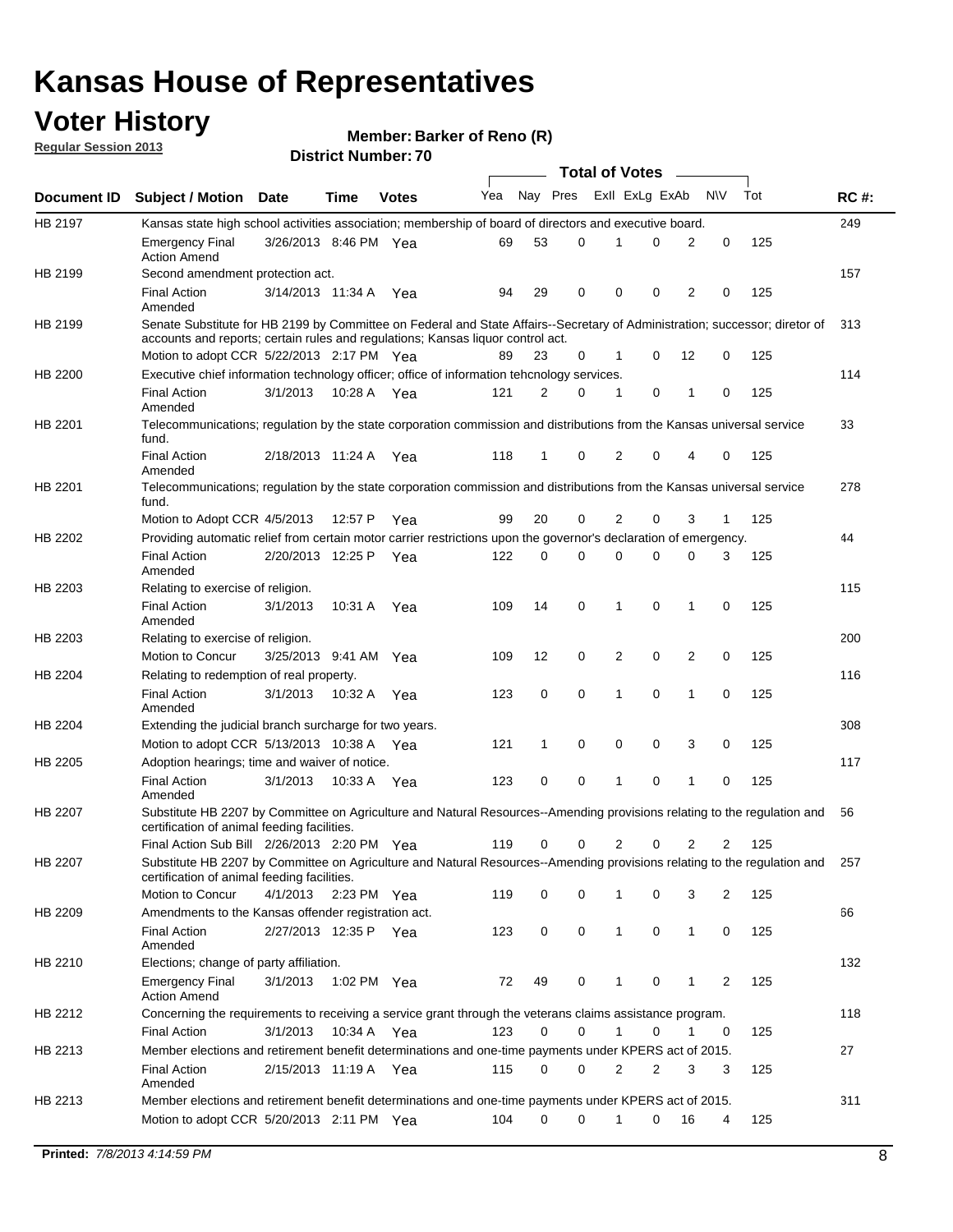## **Voter History**

**Member: Barker of Reno (R)** 

**Regular Session 2013**

|             |                                                                                                                                                                                                               |                       |               |              |     |          |          | <b>Total of Votes</b> |          | $\frac{1}{2}$ |           |     |             |
|-------------|---------------------------------------------------------------------------------------------------------------------------------------------------------------------------------------------------------------|-----------------------|---------------|--------------|-----|----------|----------|-----------------------|----------|---------------|-----------|-----|-------------|
| Document ID | Subject / Motion Date                                                                                                                                                                                         |                       | <b>Time</b>   | <b>Votes</b> | Yea | Nay Pres |          | Exll ExLg ExAb        |          |               | <b>NV</b> | Tot | <b>RC#:</b> |
| HB 2216     | Repealing certain joint committees and amending related statutes; amending the joint committees on special claims against<br>the state.                                                                       |                       |               |              |     |          |          |                       |          |               |           |     | 119         |
|             | <b>Final Action</b><br>Amended                                                                                                                                                                                | 3/1/2013              | 10:36 A       | Yea          | 91  | 32       | 0        | 1                     | 0        | 1             | 0         | 125 |             |
| HB 2216     | Repealing certain joint committees and amending related statutes; amending the joint committees on special claims against<br>the state.                                                                       |                       |               |              |     |          |          |                       |          |               |           |     | 323         |
|             | Motion to adopt CCR 6/2/2013                                                                                                                                                                                  |                       |               | 12:18 A ExAb | 81  | 28       | 0        | 1                     | 0        | 6             | 9         | 125 |             |
| HB 2217     | Creating the crime of female genital mutilation and setting the penalty.                                                                                                                                      |                       |               |              |     |          |          |                       |          |               |           |     | 120         |
|             | <b>Final Action</b><br>Amended                                                                                                                                                                                | 3/1/2013              | 10:37 A Yea   |              | 123 | 0        | 0        | 1                     | 0        | 1             | 0         | 125 |             |
| HB 2218     | Driving under the influence of alcohol or drugs; tests; implied consent; administrative hearings.                                                                                                             |                       |               |              |     |          |          |                       |          |               |           |     | 82          |
|             | <b>Final Action</b>                                                                                                                                                                                           | 2/28/2013 11:40 A Yea |               |              | 124 | 0        | $\Omega$ |                       | $\Omega$ | 0             | 0         | 125 |             |
| HB 2218     | Driving under the influence of alcohol or drugs; boating under the influence of alcohol or drugs; tests; implied consent;<br>administrative hearings; aggravated battery DUI.<br>Motion to adopt CCR 5/9/2013 |                       | 11:46 A Yea   |              | 120 | 2        | 0        | 1                     | 0        | 1             | 1         | 125 | 303         |
| HB 2221     | Enacting the equal access act; school employees; professional employees organization.                                                                                                                         |                       |               |              |     |          |          |                       |          |               |           |     | 83          |
|             | <b>Final Action</b>                                                                                                                                                                                           | 2/28/2013 11:42 A Yea |               |              | 71  | 53       | 0        | 1                     | 0        | 0             | 0         | 125 |             |
|             | School districts; bullying policies.                                                                                                                                                                          |                       |               |              |     |          |          |                       |          |               |           |     | 141         |
| HB 2222     | Emergency Final<br><b>Action Amend</b>                                                                                                                                                                        | 3/1/2013              | 1:13 PM $Yea$ |              | 119 | 1        | 1        | 1                     | 0        | 1             | 2         | 125 |             |
| HB 2228     | Decreased employer payments to group insurance reserve fund for KPERS plan of death and long-term disability benefits<br>during fiscal years 2014 and 2015.                                                   |                       |               |              |     |          |          |                       |          |               |           |     | 28          |
|             | <b>Final Action</b><br>Amended                                                                                                                                                                                | 2/15/2013 11:21 A Yea |               |              | 115 | 0        | 0        | 2                     | 2        | 3             | 3         | 125 |             |
| HB 2231     | Substitute HB 2231 by Committee on Appropriations - Appropriations for FY 2014, FY 2015, FY 2016, FY 2017 and FY 2018 177<br>for various state agencies; capital improvement projects.                        |                       |               |              |     |          |          |                       |          |               |           |     |             |
|             | Final Action Sub Bill 3/20/2013 10:29 A Yea<br>Amended                                                                                                                                                        |                       |               |              | 68  | 55       | 0        | 1                     | 0        | 1             | 0         | 125 |             |
| HB 2234     | Contracts between the Kansas turnpike authority and the Kansas department of transportation.                                                                                                                  |                       |               |              |     |          |          |                       |          |               |           |     | 151         |
|             | <b>Final Action</b><br>Amended                                                                                                                                                                                | 3/11/2013 11:16 A     |               | Yea          | 81  | 41       | 0        | 0                     | 1        | 2             | 0         | 125 |             |
| HB 2234     | Naming the secretary of transportation as the director of operations of the Kansas turnpike authority; pertaining to certain<br>contracts between the authority and the department of transportation.         |                       |               |              |     |          |          |                       |          |               |           |     | 299         |
|             | Motion to Adopt CCR 4/5/2013                                                                                                                                                                                  |                       | 10:12 P Yea   |              | 76  | 44       | 0        | 2                     | 0        | 2             | 1         | 125 |             |
| HB 2244     | Taxation of watercraft.<br><b>Emergency Final</b>                                                                                                                                                             | 3/26/2013 8:49 PM Yea |               |              | 107 | 15       | 0        | 1                     | 0        | 2             | 0         | 125 | 250         |
|             | <b>Action Amend</b>                                                                                                                                                                                           |                       |               |              |     |          |          |                       |          |               |           |     |             |
| HB 2249     | City annexation of fire district land; double taxation; refund.                                                                                                                                               |                       |               |              |     |          |          |                       |          |               |           |     | 121         |
|             | Final Action<br>Amended                                                                                                                                                                                       | 3/1/2013 10:39 A Yea  |               |              | 101 | 22       | 0        | $\mathbf{1}$          | $\cap$   | $\mathbf{1}$  | $\Omega$  | 125 |             |
| HB 2249     | Certain property issues; fire districts; historic preservation; solid waste.                                                                                                                                  |                       |               |              |     |          |          |                       |          |               |           |     | 310         |
|             | Motion to Adopt CCR 5/17/2013 10:25 A Yea                                                                                                                                                                     |                       |               |              | 92  | 18       | 0        |                       | 0        | 14            | 0         | 125 |             |
| HB 2252     | Eliminating the statute of limitations for prosecutions of rape and aggravated criminal sodomy.                                                                                                               |                       |               |              |     |          |          |                       |          |               |           |     | 122         |
|             | <b>Final Action</b>                                                                                                                                                                                           | 3/1/2013              | 10:40 A Yea   |              | 123 | $\Omega$ | 0        |                       | 0        | 1             | 0         | 125 |             |
|             | Amended                                                                                                                                                                                                       |                       |               |              |     |          |          |                       |          |               |           |     |             |
| HB 2253     | Abortion; prohibiting funding for abortion services; amending late-term abortion and woman's- right-to-know statutes.                                                                                         |                       |               |              |     |          |          |                       |          |               |           |     | 178         |
|             | <b>Final Action</b><br>Amended                                                                                                                                                                                | 3/20/2013 10:31 A Yea |               |              | 92  | 31       | 0        | 1                     | 0        | 1             | 0         | 125 |             |
| HB 2253     | Abortion; prohibiting funding for abortion services; amending late-term abortion and woman's- right-to-know statutes.                                                                                         |                       |               |              |     |          |          |                       |          |               |           |     | 301         |
|             | Motion to Adopt CCR 4/5/2013                                                                                                                                                                                  |                       | 10:34 P Yea   |              | 90  | 30       | 0        | 2                     | 0        | 2             | 1         | 125 |             |
| HB 2255     | Economic development; investments in telecommunications machinery and equipment.                                                                                                                              |                       |               |              |     |          |          |                       |          |               |           |     | 142         |
|             | EFA Sub Bill<br>Amended                                                                                                                                                                                       | 3/1/2013              | 1:15 PM Yea   |              | 116 | 5        | 0        | -1                    | 0        | 1             | 2         | 125 |             |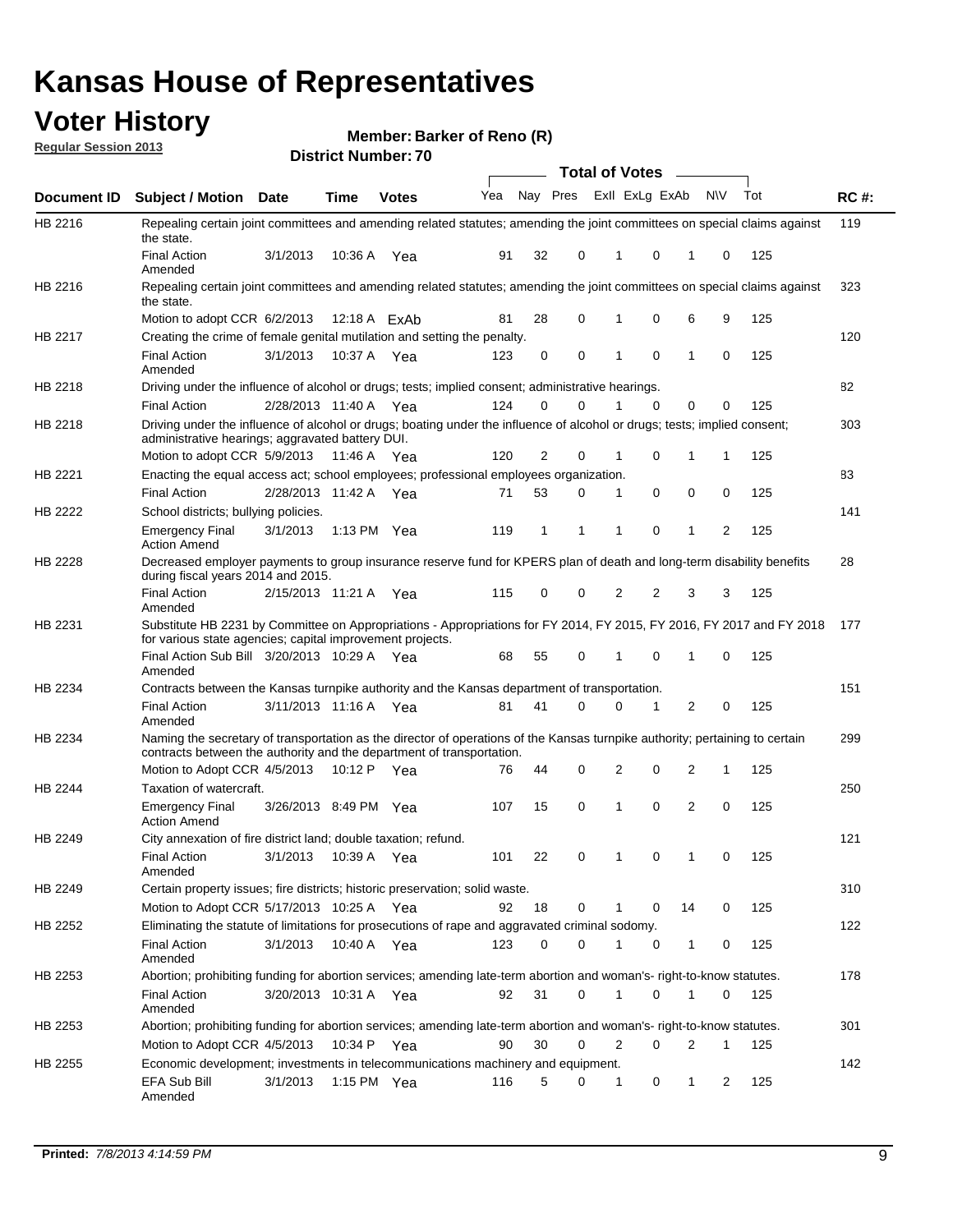## **Voter History**

**Member: Barker of Reno (R)** 

**Regular Session 2013**

|                    |                                                                                                                                                                                       |                       |                       | PISUILLINUIIIDEL. I U |     |          | Total of Votes – |                |                |   |              |                |     |             |
|--------------------|---------------------------------------------------------------------------------------------------------------------------------------------------------------------------------------|-----------------------|-----------------------|-----------------------|-----|----------|------------------|----------------|----------------|---|--------------|----------------|-----|-------------|
| <b>Document ID</b> | <b>Subject / Motion</b>                                                                                                                                                               | Date                  | Time                  | <b>Votes</b>          | Yea | Nay Pres |                  | Exll ExLg ExAb |                |   |              | <b>NV</b>      | Tot | <b>RC#:</b> |
| HB 2259            | Domestic relations; relating to dissolution of marriage;                                                                                                                              |                       |                       |                       |     |          |                  |                |                |   |              |                |     | 58          |
|                    | <b>Final Action</b>                                                                                                                                                                   | 2/27/2013 12:12 P     |                       | Yea                   | 123 | 0        | 0                |                | 1              | 0 | 1            | 0              | 125 |             |
| HB 2261            | Authorizing the expenditure of unencumbered balances held by school district; removing the cap for contingency reserve<br>fund.                                                       |                       |                       |                       |     |          |                  |                |                |   |              |                |     | 48          |
|                    | <b>Final Action</b><br>Amended                                                                                                                                                        | 2/25/2013 12:13 P     |                       | Yea                   | 120 | 0        | 0                |                | 0              | 0 | 0            | 5              | 125 |             |
| HB 2261            | School districts; expenditure of unencumbered bala ces; removing the cap for contingency reserve fund; establishing celebrate 305                                                     |                       |                       |                       |     |          |                  |                |                |   |              |                |     |             |
|                    | freedom week; bullying policies. ies.<br>Motion to adopt CCR 5/9/2013                                                                                                                 |                       | $2:25 \text{ PM}$ Yea |                       | 119 | 1        | 0                |                |                | 0 | 4            | 0              | 125 |             |
| HB 2262            | Substitute HB 2262 by Committee on Appropriations - Amending the percentage amount that is deposited into the oil and gas 210<br>valuation depletion trust fund from 12.41% to 8.25%. |                       |                       |                       |     |          |                  |                |                |   |              |                |     |             |
|                    | Final Action Sub Bill 3/26/2013 9:58 AM Yea                                                                                                                                           |                       |                       |                       | 96  | 23       | 0                |                |                | 0 | 5            | 0              | 125 |             |
| HB 2267            | Income tax, credits, high performance incentive program; subtraction modifications, certain expenses related to living dinor                                                          |                       |                       |                       |     |          |                  |                |                |   |              |                |     | 252         |
|                    | organ donations.<br><b>Emergency Final</b>                                                                                                                                            | 3/26/2013 8:52 PM Yea |                       |                       | 106 | 16       | 0                |                | 1              | 0 | 2            | 0              | 125 |             |
|                    | <b>Action Amend</b>                                                                                                                                                                   |                       |                       |                       |     |          |                  |                |                |   |              |                |     |             |
| HB 2269            | John Bower memorial highway.<br><b>Final Action</b>                                                                                                                                   | 2/28/2013 11:44 A     |                       |                       | 114 | 10       | 0                |                | 1              | 0 | 0            | 0              | 125 | 84          |
|                    | Amended                                                                                                                                                                               |                       |                       | Yea                   |     |          |                  |                |                |   |              |                |     |             |
| HB 2272            | Exempting IRB-purchased property from property taxatin without state ownerhsip requirement.                                                                                           |                       |                       |                       |     |          |                  |                |                |   |              |                |     | 123         |
|                    | <b>Final Action</b>                                                                                                                                                                   | 3/1/2013              | 10:41 A               | Yea                   | 123 | 0        | 0                |                | 1              | 0 | $\mathbf{1}$ | 0              | 125 |             |
| HB 2278            | Creating a penalty enhancement for the theft or burglary of a firearm.                                                                                                                |                       |                       |                       |     |          |                  |                |                |   |              |                |     | 135         |
|                    | <b>Emergency Final</b><br><b>Action Amend</b>                                                                                                                                         | 3/1/2013              | 1:06 PM Yea           |                       | 117 | 4        | 0                |                | 1              | 0 | 1            | $\overline{2}$ | 125 |             |
| HB 2280            | School districts; establishing celebrate freedom week and related curriculum.                                                                                                         |                       |                       |                       |     |          |                  |                |                |   |              |                |     | 140         |
|                    | <b>Emergency Final</b><br><b>Action Amend</b>                                                                                                                                         | 3/1/2013              | 1:12 PM Yea           |                       | 95  | 25       | 1                |                | 1              | 0 | 1            | 2              | 125 |             |
| HB 2294            | Kansas uniform securities act.                                                                                                                                                        |                       |                       |                       |     |          |                  |                |                |   |              |                |     | 124         |
|                    | <b>Final Action</b>                                                                                                                                                                   | 3/1/2013              | 10:42 A               | Yea                   | 123 | 0        | 0                |                | 1              | 0 | 1            | 0              | 125 |             |
| HB 2296            | Campaign finance; permitted uses of campaign funds.                                                                                                                                   |                       |                       |                       |     |          |                  |                |                |   |              |                |     | 148         |
|                    | <b>Final Action</b>                                                                                                                                                                   | 3/8/2013              | 11:12 A               | Yea                   | 120 | 1        | 0                |                | 0              | 1 | 2            | $\mathbf{1}$   | 125 |             |
| HB 2298            | Amending the crimes of interference with law enforcement and giving a false alarm.                                                                                                    |                       |                       |                       |     |          |                  |                |                |   |              |                |     | 136         |
|                    | <b>Emergency Final</b><br>Action                                                                                                                                                      | 3/1/2013              | 1:07 PM Yea           |                       | 121 | 0        | 0                |                | 1              | 0 | 1            | 2              | 125 |             |
| HB 2302            | Relating to drug screening, criminal history record check and fingerprinting of certain persons and employees.                                                                        |                       |                       |                       |     |          |                  |                |                |   |              |                |     | 85          |
|                    | Final Action<br>Amended                                                                                                                                                               | 2/28/2013 11:45 A Yea |                       |                       | 124 | $\Omega$ | $\Omega$         |                | 1              | 0 | 0            | 0              | 125 |             |
| HB 2303            | Relating to drivier's license fees; driving under the influence equipment fund.                                                                                                       |                       |                       |                       |     |          |                  |                |                |   |              |                |     | 125         |
|                    | <b>Final Action</b><br>Amended                                                                                                                                                        | 3/1/2013              | 10:44 A               | Yea                   | 113 | 10       | 0                |                |                | 0 |              | 0              | 125 |             |
| HB 2305            | Kansas storage tank act and containment of underground storage tanks.                                                                                                                 |                       |                       |                       |     |          |                  |                |                |   |              |                |     | 126         |
|                    | <b>Final Action</b>                                                                                                                                                                   | 3/1/2013              | 10:45 A               | Yea                   | 123 | 0        | 0                |                | 1              | 0 | $\mathbf{1}$ | 0              | 125 |             |
| HB 2305            | Kansas storage tank act and containment of underground storage tanks.                                                                                                                 |                       |                       |                       |     |          |                  |                |                |   |              |                |     | 197         |
|                    | Motion to Concur                                                                                                                                                                      | 3/22/2013 11:36 A     |                       | Yea                   | 119 | 0        | 0                |                | $\overline{c}$ | 0 | 3            | $\mathbf{1}$   | 125 |             |
| HB 2311            | Increasing delinquent registration fees.                                                                                                                                              |                       |                       |                       |     |          |                  |                |                |   |              |                |     | 127         |
|                    | <b>Final Action</b>                                                                                                                                                                   | 3/1/2013              | 10:50 A               | Nay                   | 24  | 99       | 0                |                | 1              | 0 | $\mathbf{1}$ | 0              | 125 |             |
| HB 2312            | Kansas uninsurable health insurance plan; increase in life time limit.                                                                                                                |                       |                       |                       |     |          |                  |                |                |   |              |                |     | 95          |
|                    | <b>Final Action</b>                                                                                                                                                                   | 3/1/2013              |                       | 9:53 AM Yea           | 123 | 0        | 0                |                | 1              | 0 | $\mathbf{1}$ | 0              | 125 |             |
| HB 2318            | Authorizing use of motorcycle headlamp modulation systems and side lamps.                                                                                                             |                       |                       |                       |     |          |                  |                |                |   |              |                |     | 128         |
|                    | <b>Final Action</b><br>Amended                                                                                                                                                        | 3/1/2013              | 10:52 A               | Yea                   | 123 | 0        | 0                |                | 1              | 0 | 1            | 0              | 125 |             |
| HB 2318            | Authorizing use of motorcycle headlamp modulation systems and side lamps.                                                                                                             |                       |                       |                       |     |          |                  |                |                |   |              |                |     | 201         |
|                    | Motion to Concur                                                                                                                                                                      | 3/25/2013 9:44 AM Yea |                       |                       | 121 | 0        | 0                |                | 2              | 0 | 2            | 0              | 125 |             |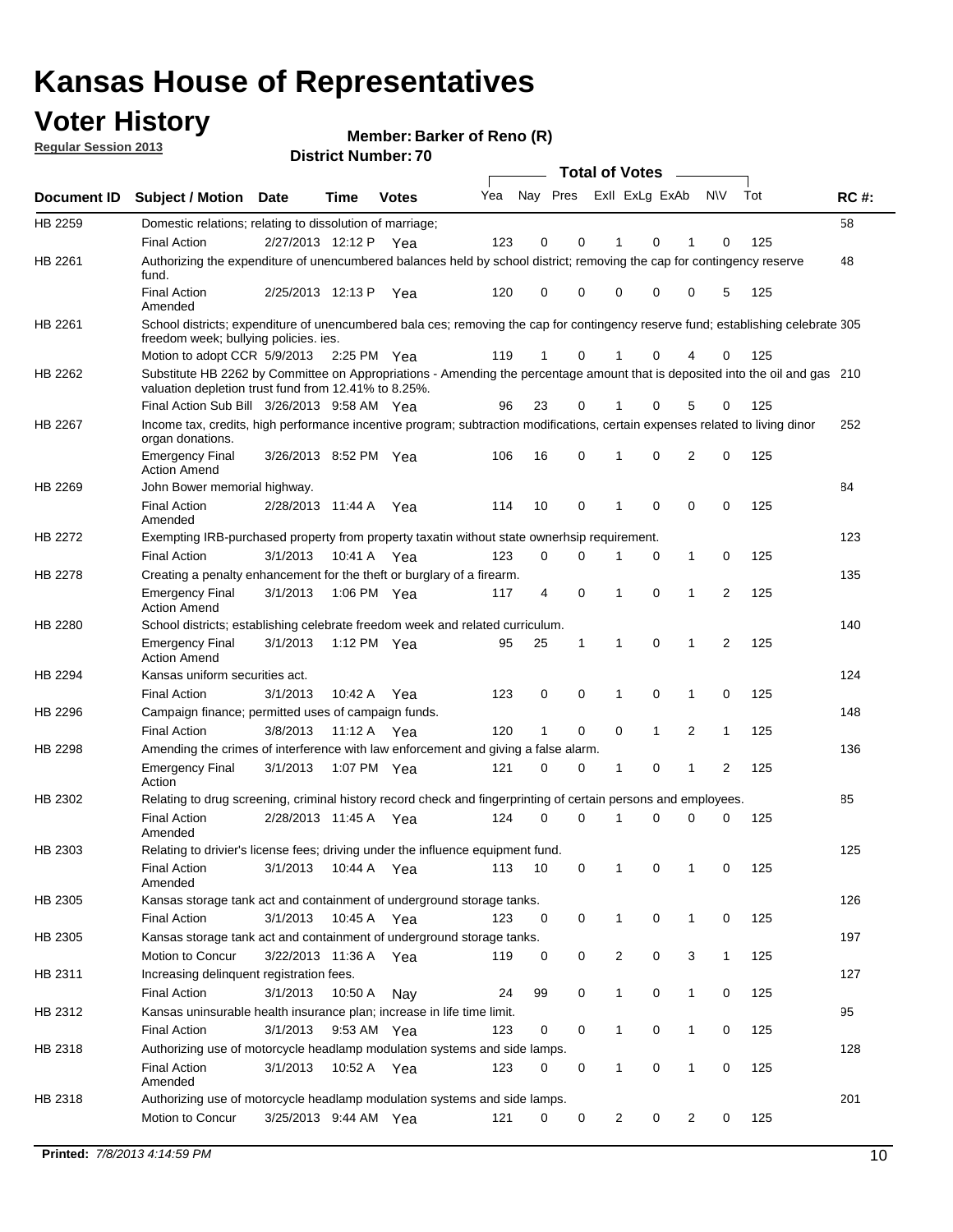## **Voter History**

**Member: Barker of Reno (R)** 

**Regular Session 2013**

|             |                                                                                                                                                                                             |                       |             |               |     |             |             | <b>Total of Votes</b> |   |                |           |     |             |
|-------------|---------------------------------------------------------------------------------------------------------------------------------------------------------------------------------------------|-----------------------|-------------|---------------|-----|-------------|-------------|-----------------------|---|----------------|-----------|-----|-------------|
| Document ID | <b>Subject / Motion</b>                                                                                                                                                                     | <b>Date</b>           | Time        | <b>Votes</b>  | Yea | Nay Pres    |             | Exll ExLg ExAb        |   |                | <b>NV</b> | Tot | <b>RC#:</b> |
| HB 2319     | Creating the coalition of innovative districts act.                                                                                                                                         |                       |             |               |     |             |             |                       |   |                |           |     | 149         |
|             | <b>Final Action</b><br>Amended                                                                                                                                                              | 3/8/2013              | 11:17 A     | Yea           | 74  | 47          | 0           | 0                     | 1 | 3              | 0         | 125 |             |
| HB 2319     | Creating the coalition of innovative districts act.                                                                                                                                         |                       |             |               |     |             |             |                       |   |                |           |     | 279         |
|             | Motion to Adopt CCR 4/5/2013                                                                                                                                                                |                       |             | 1:03 PM Yea   | 71  | 47          | 0           | 2                     | 0 | 3              | 2         | 125 |             |
| HB 2322     | Relating to the division of health of the department of health and environment.                                                                                                             |                       |             |               |     |             |             |                       |   |                |           |     | 86          |
|             | <b>Final Action</b><br>Amended                                                                                                                                                              | 2/28/2013 11:46 A Yea |             |               | 118 | 6           | 0           | 1                     | 0 | 0              | 0         | 125 |             |
| HB 2326     | VoIP and IP enabled services.                                                                                                                                                               |                       |             |               |     |             |             |                       |   |                |           |     | 129         |
|             | <b>Final Action</b><br>Amended                                                                                                                                                              | 3/1/2013              | 10.53 A     | Yea           | 123 | $\mathbf 0$ | 0           | $\mathbf{1}$          | 0 | 1              | 0         | 125 |             |
| HB 2338     | Courts; docket fees.                                                                                                                                                                        |                       |             |               |     |             |             |                       |   |                |           |     | 211         |
|             | <b>Final Action</b><br>Amended                                                                                                                                                              | 3/26/2013 10:00 A     |             | Nav           | 67  | 52          | 0           | $\mathbf 1$           | 0 | 5              | 0         | 125 |             |
| HB 2339     | Allowing insurers to return premiums to a policyholder separate from the notice of an adverse underwriting decision.                                                                        |                       |             |               |     |             |             |                       |   |                |           |     | 67          |
|             | <b>Final Action</b>                                                                                                                                                                         | 2/28/2013 11:16 A Yea |             |               | 124 | 0           | 0           |                       | 0 | 0              | 0         | 125 |             |
| HB 2339     | Combining life insurance with certain additional health related riders, insurance agents-lines of insurance, health insurance for 287<br>certain firefighters and law enforcement officers. |                       |             |               |     |             |             |                       |   |                |           |     |             |
|             | Motion to Adopt CCR 4/5/2013 7:15 PM Yea                                                                                                                                                    |                       |             |               | 116 | 4           | 0           | 2                     | 0 | 2              | -1        | 125 |             |
| HB 2343     | Relating to the secretary of health and environment; office of laboratory services.                                                                                                         |                       |             |               |     |             |             |                       |   |                |           |     | 130         |
|             | <b>Final Action</b>                                                                                                                                                                         | 3/1/2013              | 10:54 A Yea |               | 89  | 34          | 0           | 1                     | 0 | $\mathbf{1}$   | 0         | 125 |             |
| HB 2349     | School districts; audit by legislative post audit committee.                                                                                                                                |                       |             |               |     |             |             |                       |   |                |           |     | 87          |
|             | <b>Final Action</b><br>Amended                                                                                                                                                              | 2/28/2013 11:48 A Yea |             |               | 120 | 4           | $\mathbf 0$ | $\mathbf{1}$          | 0 | $\mathbf 0$    | 0         | 125 |             |
| HB 2349     | School districts; audit by legislative post audit committee.                                                                                                                                |                       |             |               |     |             |             |                       |   |                |           |     | 291         |
|             | Motion to Concur                                                                                                                                                                            | 4/5/2013              |             | 7:55 PM Yea   | 118 | 2           | 0           | 2                     | 0 | 2              | 1         | 125 |             |
| HB 2352     | Maximum benefits increased for certain members of the Kansas police and firemen's retirement system.                                                                                        |                       |             |               |     |             |             |                       |   |                |           |     | 88          |
|             | <b>Final Action</b>                                                                                                                                                                         | 2/28/2013 11:49 A     |             | Yea           | 124 | 0           | 0           | 1                     | 0 | 0              | 0         | 125 |             |
| HB 2353     | Adding certain controlled substances as schedule I drugs.                                                                                                                                   |                       |             |               |     |             |             |                       |   |                |           |     | 138         |
|             | Emergency Final<br>Action                                                                                                                                                                   | 3/1/2013              |             | 1:09 PM Yea   | 121 | 0           | 0           | $\mathbf{1}$          | 0 | 1              | 2         | 125 |             |
| HB 2357     | 242nd engineer company ae" KS army national guard ae" membrial highway.                                                                                                                     |                       |             |               |     |             |             |                       |   |                |           |     | 96          |
|             | <b>Final Action</b>                                                                                                                                                                         | 3/1/2013              |             | 9:54 AM Yea   | 123 | 0           | 0           | 1                     | 0 | 1              | 0         | 125 |             |
| HB 2357     | 242nd engineer company-KS army national guard- highway.                                                                                                                                     |                       |             |               |     |             |             |                       |   |                |           |     | 202         |
|             | Motion to Concur                                                                                                                                                                            | 3/25/2013 9:47 AM Yea |             |               | 121 | $\mathbf 0$ | $\mathbf 0$ | 2                     | 0 | $\overline{2}$ | 0         | 125 |             |
| HB 2363     | Exempting certain aggregate mining operations from department of health and environment regulations.                                                                                        |                       |             |               |     |             |             |                       |   |                |           |     | 131         |
|             | <b>Final Action</b><br>Amended                                                                                                                                                              | 3/1/2013              | 10:56 A     | Yea           | 123 | 0           | 0           | 1                     | 0 | 1              | 0         | 125 |             |
| HB 2363     | Water; wastewater regulations for sand and gravel; streams, dams and water obstructions.                                                                                                    |                       |             |               |     |             |             |                       |   |                |           |     | 280         |
|             | Motion to Adopt CCR 4/5/2013                                                                                                                                                                |                       |             | 1:10 PM $Yea$ | 119 | 0           | 0           | 2                     | 0 | 3              | 1         | 125 |             |
| HB 2368     | Relating to the governor's mental health services planning council.<br>Emergency Final                                                                                                      | 3/1/2013              |             | 1:08 PM Yea   | 121 | 0           | 0           | 1                     | 0 | $\mathbf{1}$   | 2         | 125 | 137         |
|             | Action Amend                                                                                                                                                                                |                       |             |               |     |             |             |                       |   |                |           |     |             |
| HB 2377     | Relating to court fees and costs; judicial branch surcharge fund.                                                                                                                           |                       |             |               |     |             |             |                       |   |                |           |     | 212         |
|             | Final Action                                                                                                                                                                                | 3/26/2013 10:01 A Yea |             |               | 118 | 1           | 0           |                       | 0 | 5              | 0         | 125 |             |
| HB 2378     | Sales tax exemption for sales of certain machinery and equipment used for surface mining activities.                                                                                        |                       |             |               |     |             |             |                       |   |                |           |     | 251         |
|             | Emergency Final<br><b>Action Amend</b>                                                                                                                                                      | 3/26/2013 8:51 PM Nay |             |               | 104 | 18          | 0           | 1                     | 0 | 2              | 0         | 125 |             |
| HB 2381     | Election campaign finance; removing certain limitations to contributions made during legislative sessions.                                                                                  |                       |             |               |     |             |             |                       |   |                |           |     | 198         |
|             | <b>Final Action</b><br>Amended                                                                                                                                                              | 3/25/2013 9:30 AM Yea |             |               | 100 | 21          | 0           | 2                     | 0 | $\overline{2}$ | 0         | 125 |             |
| HB 2387     | Clarifying that felony murder is not a lesser included offense of capital murder.                                                                                                           |                       |             |               |     |             |             |                       |   |                |           |     | 213         |
|             | <b>Final Action</b>                                                                                                                                                                         | 3/26/2013 10:02 A     |             | Yea           | 117 | 2           | 0           | 1                     | 0 | 5              | 0         | 125 |             |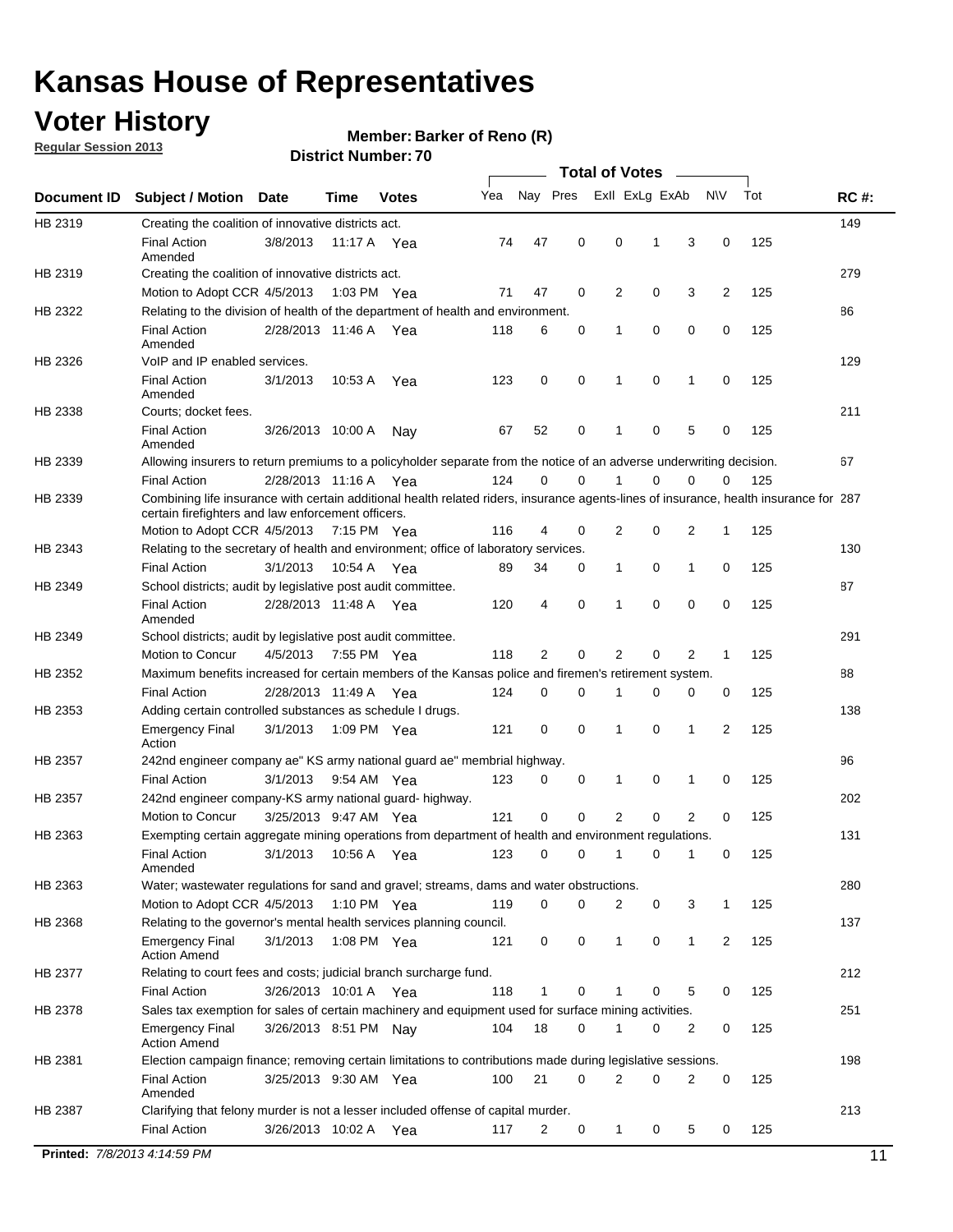## **Voter History**

**Member: Barker of Reno (R)** 

**Regular Session 2013**

|                 |                                                                                                                                                                                                                                                  |                       |      |              |     |              |   | <b>Total of Votes</b> |             |   |              |     |             |
|-----------------|--------------------------------------------------------------------------------------------------------------------------------------------------------------------------------------------------------------------------------------------------|-----------------------|------|--------------|-----|--------------|---|-----------------------|-------------|---|--------------|-----|-------------|
| Document ID     | <b>Subject / Motion</b>                                                                                                                                                                                                                          | <b>Date</b>           | Time | <b>Votes</b> | Yea | Nay Pres     |   | Exll ExLg ExAb        |             |   | <b>NV</b>    | Tot | <b>RC#:</b> |
| HB 2389         | Capital murder; notice of intent to seek the death penalty.                                                                                                                                                                                      |                       |      |              |     |              |   |                       |             |   |              |     | 214         |
|                 | <b>Final Action</b>                                                                                                                                                                                                                              | 3/26/2013 10:03 A     |      | Yea          | 118 | 1            | 0 | 1                     | 0           | 5 | 0            | 125 |             |
| HB 2391         | School finance; amount of tax levy authorized to finance ancillary school facilities.                                                                                                                                                            |                       |      |              |     |              |   |                       |             |   |              |     | 237         |
|                 | <b>Emergency Final</b><br><b>Action Amend</b>                                                                                                                                                                                                    | 3/26/2013 8:30 PM Nay |      |              | 64  | 57           | 0 | $\mathbf{1}$          | 0           | 2 | 1            | 125 |             |
| HB 2391         | Senate Substitute for HB 2391 by Committee on Ways and Means - Creating the joint committee on uniform educational<br>standards oversight.                                                                                                       |                       |      |              |     |              |   |                       |             |   |              |     | 321         |
|                 | Sub Motion to Concur 6/1/2013                                                                                                                                                                                                                    |                       |      | 10:06 P ExAb | 55  | 58           | 0 | 0                     | 0           | 6 | 6            | 125 |             |
| HB 2396         | Allowing the secretary of administration to identify state owned real property as surplus property and establishing an appeals 253<br>process of such identification; also amending procedures for the disposition of state surplus real estate. |                       |      |              |     |              |   |                       |             |   |              |     |             |
|                 | <b>Emergency Final</b><br><b>Action Amend</b>                                                                                                                                                                                                    | 3/26/2013 8:53 PM Yea |      |              | 122 | 0            | 0 | 1                     | 0           | 2 | 0            | 125 |             |
| HB 2403         | Issuing \$1,500,000,000 of pension obligation bonds to finance a portion of the unfunded actuarial liability of KPERS.                                                                                                                           |                       |      |              |     |              |   |                       |             |   |              |     | 236         |
|                 | <b>Final Action</b><br>Amended                                                                                                                                                                                                                   | 3/26/2013 8:29 PM Yea |      |              | 73  | 49           | 0 | 1                     | 0           | 2 | 0            | 125 |             |
| <b>HCR 5014</b> | Urging approval of the Presidential Permit application allowing the construction and operation of the TransCanada Keystone<br>XL Pipeline.                                                                                                       |                       |      |              |     |              |   |                       |             |   |              |     | 215         |
|                 | <b>Final Action</b>                                                                                                                                                                                                                              | 3/26/2013 10:05 A     |      | Yea          | 108 | 11           | 0 |                       | 0           | 5 | 0            | 125 |             |
| HR 6004         | Rules of House of Representatives, permanent rules of the 2013-2014 biennium.                                                                                                                                                                    |                       |      |              |     |              |   |                       |             |   |              |     | 4           |
|                 | <b>Final Action</b><br>Amended                                                                                                                                                                                                                   | 1/28/2013 11:09 A     |      | Yea          | 82  | 40           | 0 | 0                     | 0           | 3 | 0            | 125 |             |
| SB 1            | Legislative Post Audit; periodic audits of the State treasurer and the pooled money investment board.                                                                                                                                            |                       |      |              |     |              |   |                       |             |   |              |     | 216         |
|                 | <b>Final Action</b><br>Amended                                                                                                                                                                                                                   | 3/26/2013 10:06 A     |      | Yea          | 118 | $\mathbf{1}$ | 0 | 1                     | 0           | 5 | 0            | 125 |             |
| SB 16           | Kansas racketeer influenced and corrupt organization act, criminal street gangs.                                                                                                                                                                 |                       |      |              |     |              |   |                       |             |   |              |     | 217         |
|                 | <b>Final Action</b><br>Amended                                                                                                                                                                                                                   | 3/26/2013 10:12 A Nay |      |              | 74  | 45           | 0 | 1                     | $\mathbf 0$ | 5 | 0            | 125 |             |
| SB 20           | Civil procedure; temporary restraining orders and poverty affidavits.                                                                                                                                                                            |                       |      |              |     |              |   |                       |             |   |              |     | 190         |
|                 | <b>Final Action</b><br>Amended                                                                                                                                                                                                                   | 3/22/2013 11:15 A     |      | Yea          | 119 | 0            | 0 | 2                     | 0           | 3 | $\mathbf{1}$ | 125 |             |
| <b>SB 20</b>    | Civil procedure; temporary restraining orders and poverty affidavits.                                                                                                                                                                            |                       |      |              |     |              |   |                       |             |   |              |     | 304         |
|                 | Motion to adopt CCR 5/9/2013 2:21 PM Yea                                                                                                                                                                                                         |                       |      |              | 119 | 1            | 0 | 1                     | 0           | 4 | 0            | 125 |             |
| SB 21           | Firearms; criminal possession of a firearm; expungement; personal and family protection act.                                                                                                                                                     |                       |      |              |     |              |   |                       |             |   |              |     | 255         |
|                 | <b>Emergency Final</b><br>Action                                                                                                                                                                                                                 | 3/26/2013 8:56 PM Yea |      |              | 119 | 3            | 0 | 1                     | 0           | 2 | 0            | 125 |             |
| SB 23           | Continuation of statewide tax levy for public schools.                                                                                                                                                                                           |                       |      |              |     |              |   |                       |             |   |              |     | 243         |
|                 | <b>Emergency Final</b><br><b>Action Amend</b>                                                                                                                                                                                                    | 3/26/2013 8:38 PM Yea |      |              | 122 | 0            | 0 | 1                     | 0           | 2 | 0            | 125 |             |
| <b>SB 23</b>    | School districts; sttewide tax levy for public schools; school finance amendments.                                                                                                                                                               |                       |      |              |     |              |   |                       |             |   |              |     | 296         |
|                 | Motion to Adopt CCR 4/5/2013 9:32 PM Yea                                                                                                                                                                                                         |                       |      |              | 119 | $\mathbf{1}$ | 0 | 2                     | 0           | 2 | 1            | 125 |             |
| <b>SB 24</b>    | Insurance - Risk-based capital requirements for property, casualty and life insurance companies.                                                                                                                                                 |                       |      |              |     |              |   |                       |             |   |              |     | 204         |
|                 | <b>Final Action</b>                                                                                                                                                                                                                              | 3/26/2013 9:50 AM Yea |      |              | 119 | 0            | 0 | 1                     | 0           | 5 | 0            | 125 |             |
| SB 25           | Insurance-Risk-based capital requirements for health organizations.                                                                                                                                                                              |                       |      |              |     |              |   |                       |             |   |              |     | 205         |
|                 | <b>Final Action</b>                                                                                                                                                                                                                              | 3/26/2013 9:51 AM Yea |      |              | 119 | 0            | 0 | 1                     | 0           | 5 | 0            | 125 |             |
| SB 27           | Eligibility of students under the military service scholarship program act.                                                                                                                                                                      |                       |      |              |     |              |   |                       |             |   |              |     | 166         |
|                 | <b>Final Action</b><br>Amended                                                                                                                                                                                                                   | 3/19/2013 10:35 A Yea |      |              | 123 | 0            | 0 |                       | 0           | 1 | 0            | 125 |             |
| SB 28           | Authorizing the division of emergency management within the adjutant general's department to accept certain real property.                                                                                                                       |                       |      |              |     |              |   |                       |             |   |              |     | 184         |
|                 | <b>Final Action</b>                                                                                                                                                                                                                              | 3/21/2013 11:22 A Yea |      |              | 121 | $\Omega$     | 0 | 1                     | 0           | 3 | $\Omega$     | 125 |             |
| SB 37           | Kansas home inspectors professional competence and financial responsibility act.                                                                                                                                                                 |                       |      |              |     |              |   |                       |             |   |              |     | 218         |
|                 | <b>Final Action</b>                                                                                                                                                                                                                              | 3/26/2013 10:14 A Yea |      |              | 102 | 17           | 0 | 1                     | 0           | 5 | 0            | 125 |             |
| SB 51           | Health insurance coverage for bankers association.                                                                                                                                                                                               |                       |      |              |     |              |   |                       |             |   |              |     | 189         |
|                 | <b>Final Action</b>                                                                                                                                                                                                                              | 3/22/2013 11:14 A Yea |      |              | 119 | 0            | 0 | $\overline{2}$        | 0           | 3 | $\mathbf{1}$ | 125 |             |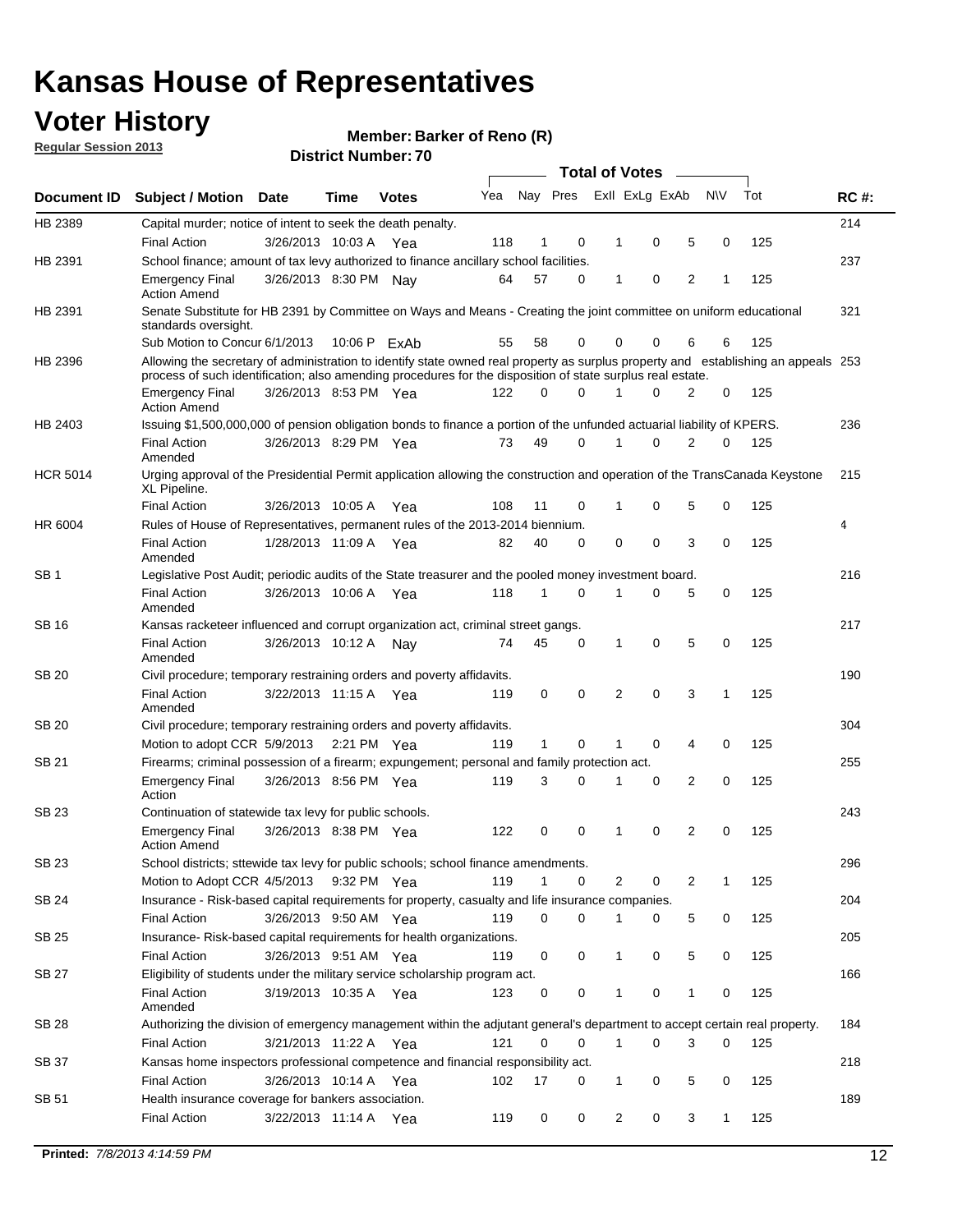## **Voter History**

**Member: Barker of Reno (R)** 

**Regular Session 2013**

|              |                                                                                                                                                                                                                                                                                                                                                                         |                       |      |              |     | <b>Total of Votes</b> |          |                |             |                |                |     |             |  |
|--------------|-------------------------------------------------------------------------------------------------------------------------------------------------------------------------------------------------------------------------------------------------------------------------------------------------------------------------------------------------------------------------|-----------------------|------|--------------|-----|-----------------------|----------|----------------|-------------|----------------|----------------|-----|-------------|--|
| Document ID  | <b>Subject / Motion</b>                                                                                                                                                                                                                                                                                                                                                 | <b>Date</b>           | Time | <b>Votes</b> | Yea | Nay Pres              |          | Exll ExLg ExAb |             |                | <b>NV</b>      | Tot | <b>RC#:</b> |  |
| SB 52        | Mortgage interest rate cap increase.                                                                                                                                                                                                                                                                                                                                    |                       |      |              |     |                       |          |                |             |                |                |     | 238         |  |
|              | <b>Emergency Final</b><br>Action                                                                                                                                                                                                                                                                                                                                        | 3/26/2013 8:32 PM Yea |      |              | 120 | 2                     | 0        |                | 0           | 2              | 0              | 125 |             |  |
| <b>SB 56</b> | Transferring the recognition of county fair associations from the secretary of agriculture to the board of county<br>commissioners.                                                                                                                                                                                                                                     |                       |      |              |     |                       |          |                |             |                |                |     | 191         |  |
|              | <b>Final Action</b><br>Amended                                                                                                                                                                                                                                                                                                                                          | 3/22/2013 11:21 A     |      | Yea          | 119 | 0                     | 0        | 2              | 0           | 3              | 1              | 125 |             |  |
| SB 57        | Substitute for SB 57 by Committee on Agriculture - Agriculture; powers and duties of the department of agriculture relating to<br>poultry improvement plan and domesticated deer.                                                                                                                                                                                       |                       |      |              |     |                       |          |                |             |                |                |     | 192         |  |
|              | Final Action Sub Bill 3/22/2013 11:24 A Yea<br>Amended                                                                                                                                                                                                                                                                                                                  |                       |      |              | 79  | 40                    | 0        | 2              | 0           | 3              | -1             | 125 |             |  |
| SB 57        | Substitute for SB 57 by Committee on Agriculture - Agriculture; powers and duties of the department of agriculture relating to<br>poultry improvement plan, stockyards and domesticated deer.                                                                                                                                                                           |                       |      |              |     |                       |          |                |             |                |                |     | 262         |  |
|              | Motion to adopt CCR 4/4/2013 2:18 PM Yea                                                                                                                                                                                                                                                                                                                                |                       |      |              | 80  | 42                    | 0        | 1              | 0           | $\overline{2}$ | 0              | 125 |             |  |
| SB 58        | Sentencing for unlawful manufacturing of controlled substances.                                                                                                                                                                                                                                                                                                         |                       |      |              |     |                       |          |                |             |                |                |     | 219         |  |
|              | <b>Final Action</b>                                                                                                                                                                                                                                                                                                                                                     | 3/26/2013 10:15 A     |      | Yea          | 119 | 0                     | 0        | 1              | 0           | 5              | 0              | 125 |             |  |
| SB 59        | Attorney general; reward for information.                                                                                                                                                                                                                                                                                                                               |                       |      |              |     |                       |          |                |             |                |                |     | 193         |  |
|              | <b>Final Action</b>                                                                                                                                                                                                                                                                                                                                                     | 3/22/2013 11:25 A     |      | Yea          | 119 | 0                     | 0        | 2              | 0           | 3              | 1              | 125 |             |  |
| SB 62        | Making gas pipeline safety terminology consistent with federal regulations.                                                                                                                                                                                                                                                                                             |                       |      |              |     |                       |          |                |             |                |                |     | 163         |  |
|              | <b>Final Action</b>                                                                                                                                                                                                                                                                                                                                                     | 3/19/2013 10:32 A Yea |      |              | 123 | 0                     | 0        | 1              | 0           | 1              | 0              | 125 |             |  |
| SB 63        | Elections; voting crimes, penalties and prosecution.<br><b>Emergency Final</b><br><b>Action Amend</b>                                                                                                                                                                                                                                                                   | 3/26/2013 8:42 PM Yea |      |              | 69  | 53                    | 0        | 1              | $\mathbf 0$ | $\overline{2}$ | $\mathbf 0$    | 125 | 246         |  |
| <b>SB68</b>  | Driver's license examinations; locations.                                                                                                                                                                                                                                                                                                                               |                       |      |              |     |                       |          |                |             |                |                |     | 220         |  |
|              | <b>Final Action</b>                                                                                                                                                                                                                                                                                                                                                     | 3/26/2013 10:16 A     |      | Yea          | 116 | 3                     | 0        | 1              | 0           | 5              | 0              | 125 |             |  |
| SB 69        | Motor vehicles; vehicle registration and license plates.                                                                                                                                                                                                                                                                                                                |                       |      |              |     |                       |          |                |             |                |                |     | 167         |  |
|              | <b>Final Action</b>                                                                                                                                                                                                                                                                                                                                                     | 3/19/2013 10:37 A     |      | Yea          | 117 | 6                     | 0        | 1              | 0           | 1              | 0              | 125 |             |  |
| SB 74        | Prison-made goods act; prohibiting prisoner production of manufactured or modular homes.                                                                                                                                                                                                                                                                                |                       |      |              |     |                       |          |                |             |                |                |     | 221         |  |
|              | <b>Final Action</b>                                                                                                                                                                                                                                                                                                                                                     | 3/26/2013 10:19 A     |      | Yea          | 87  | 32                    | 0        | 1              | 0           | 5              | 0              | 125 |             |  |
| SB 75        | Record requirements and civil penalties relating to sales of plastic bulk merchandise containers.                                                                                                                                                                                                                                                                       |                       |      |              |     |                       |          |                |             |                |                |     | 222         |  |
|              | <b>Final Action</b>                                                                                                                                                                                                                                                                                                                                                     | 3/26/2013 10:21 A     |      | Yea          | 101 | 18                    | 0        | 1              | 0           | 5              | 0              | 125 |             |  |
| SB 81        | Open records; requests for criminal justice information; restriction of certain officials' information from publicly accessible<br>records.                                                                                                                                                                                                                             |                       |      |              |     |                       |          |                |             |                |                |     | 194         |  |
|              | <b>Final Action</b><br>Amended                                                                                                                                                                                                                                                                                                                                          | 3/22/2013 11:27 A     |      | Yea          | 119 | 0                     | 0        | 2              | 0           | 3              | 1              | 125 |             |  |
| <b>SB 83</b> | House Substitute for SB 83 by Committee on Taxation - Income tax deductions and modifications; severance tax; sales tax;<br>delinquent tax liabilities.                                                                                                                                                                                                                 |                       |      |              |     |                       |          |                |             |                |                |     | 187         |  |
|              | Final Action Sub Bill 3/21/2013 11:30 A Yea                                                                                                                                                                                                                                                                                                                             |                       |      |              | 96  | 25                    | 0        | $\mathbf{1}$   | 0           | 3              | 0              | 125 |             |  |
| SB 83        | House Substitute for SB 83 by Committee on Taxation--Income tax deductions and modifications; severance tax; sales tax and 260<br>compensating use tax, preseumptions relating to nexus; property tax, exemptions, new automobile manufacturinge property;<br>taxation of watercraft; leased commercial and industrial property appeals; correction of clerical errors. |                       |      |              |     |                       |          |                |             |                |                |     |             |  |
|              | Motion to adopt CCR 4/3/2013 10:35 A Yea                                                                                                                                                                                                                                                                                                                                |                       |      |              | 104 | 15                    | 0        | $\mathbf{1}$   | 0           | 3              | 2              | 125 |             |  |
| SB 84        | House Substitute for SB 84 by Committee on Taxation - Reduction to state income tax rates based on selected actual state<br>general fund receipts computations; distribution of revenues from sales and compensating use tax; reduction of<br>Final Action Sub Bill 3/21/2013 11:34 A Yea                                                                               |                       |      |              | 82  | 39                    | $\Omega$ | 1              | $\Omega$    | 3              | $\mathbf{0}$   | 125 | 188         |  |
|              | Amended                                                                                                                                                                                                                                                                                                                                                                 |                       |      |              |     |                       |          |                |             |                |                |     |             |  |
| SB 84        | House Substitute for SB 84 -- Reduction to state income tax rates based on selected actual state general fund receipts<br>computations; reduction of itemized deductions.<br>Motion to adopt CCR 5/28/2013 2:32 PM Yea                                                                                                                                                  |                       |      |              | 42  | 71                    | 0        | 1              | 0           | 9              | $\overline{2}$ | 125 | 317         |  |
| SB 84        | House Substitute for SB 84 -- Reduction to state income tax rates based on selected actual state general fund receipts                                                                                                                                                                                                                                                  |                       |      |              |     |                       |          |                |             |                |                |     | 319         |  |
|              | computations; reduction of itemized deductions.<br>Motion to adopt CCR 5/30/2013 9:14 PM N\V                                                                                                                                                                                                                                                                            |                       |      |              | 18  | 94                    | 0        | 1              | 0           | 9              | 3              | 125 |             |  |
| SB 85        | Motor vehicle insurance; providing proof of insurance by cellular phone or portable electronic device.                                                                                                                                                                                                                                                                  |                       |      |              |     |                       |          |                |             |                |                |     | 175         |  |
|              | <b>Final Action</b>                                                                                                                                                                                                                                                                                                                                                     | 3/20/2013 10:25 A Yea |      |              | 123 | $\Omega$              | $\Omega$ |                | 0           | 1              | 0              | 125 |             |  |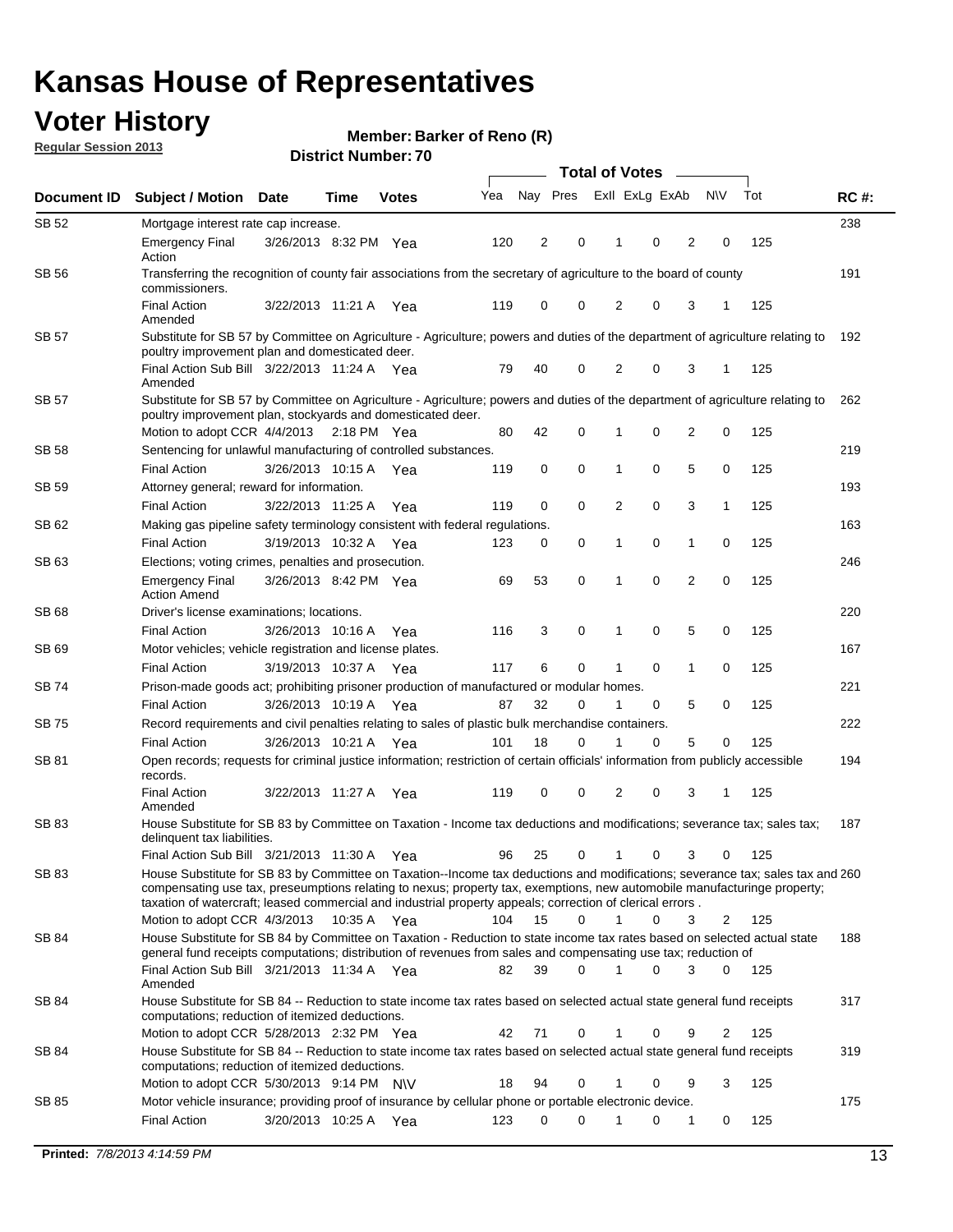## **Voter History**

**Regular Session 2013**

#### **Member: Barker of Reno (R)**

|                    |                                                                                                                                                                                                |                       | <b>DISTICL MUTTINGL.</b> |              |     |              |              |                       |              |                |                |              |     |             |
|--------------------|------------------------------------------------------------------------------------------------------------------------------------------------------------------------------------------------|-----------------------|--------------------------|--------------|-----|--------------|--------------|-----------------------|--------------|----------------|----------------|--------------|-----|-------------|
| <b>Document ID</b> | <b>Subject / Motion</b>                                                                                                                                                                        | <b>Date</b>           | Time                     | <b>Votes</b> | Yea |              | Nay Pres     | <b>Total of Votes</b> |              | Exll ExLg ExAb |                | <b>NV</b>    | Tot | <b>RC#:</b> |
|                    |                                                                                                                                                                                                |                       |                          |              |     |              |              |                       |              |                |                |              |     |             |
| <b>SB88</b>        | Increasing the children's advocacy center assessment fee.                                                                                                                                      |                       |                          |              |     |              |              |                       |              |                |                |              |     | 223         |
|                    | <b>Final Action</b><br>Amended                                                                                                                                                                 | 3/26/2013 10:22 A Yea |                          |              | 118 | 1            | 0            |                       | 1            | 0              | 5              | 0            | 125 |             |
| SB 96              | Motor vehicles; counties with multiple registration facilities; additional registration fee.                                                                                                   |                       |                          |              |     |              |              |                       |              |                |                |              |     | 224         |
|                    | <b>Final Action</b><br>Amended                                                                                                                                                                 | 3/26/2013 10:24 A     |                          | Yea          | 106 | 12           | 0            |                       | 1            | 0              | 5              | 1            | 125 |             |
| SB 96              | Additional motor vehicle registration fees.                                                                                                                                                    |                       |                          |              |     |              |              |                       |              |                |                |              |     | 263         |
|                    | Motion to adopt CCR 4/4/2013 2:21 PM Yea                                                                                                                                                       |                       |                          |              | 114 | 8            | 0            |                       | 1            | 0              | 2              | 0            | 125 |             |
| SB 102             | Requiring the state treasurer to provide a list of daily deposits to the secretary of administration.                                                                                          |                       |                          |              |     |              |              |                       |              |                |                |              |     | 195         |
|                    | <b>Final Action</b><br>Amended                                                                                                                                                                 | 3/22/2013 11:28 A Yea |                          |              | 119 | 0            | 0            |                       | 2            | 0              | 3              | $\mathbf{1}$ | 125 |             |
| SB 102             | Enacting the second amendment protection act.                                                                                                                                                  |                       |                          |              |     |              |              |                       |              |                |                |              |     | 295         |
|                    | Motion to Adopt CCR 4/5/2013                                                                                                                                                                   |                       |                          | 9:20 PM Nav  | 96  | 24           | 0            |                       | 2            | 0              | 2              | $\mathbf{1}$ | 125 |             |
| SB 111             | Establishing Native American legislative day at the capitol; awarding of high school diplomas.                                                                                                 |                       |                          |              |     |              |              |                       |              |                |                |              |     | 245         |
|                    | Emergency Final<br><b>Action Amend</b>                                                                                                                                                         | 3/26/2013 8:41 PM Yea |                          |              | 122 | 0            | 0            |                       | 1            | 0              | 2              | 0            | 125 |             |
| SB 113             | Credit unions; changes in certain loan limitations.                                                                                                                                            |                       |                          |              |     |              |              |                       |              |                |                |              |     | 234         |
|                    | <b>Emergency Final</b><br>Action                                                                                                                                                               | 3/26/2013 8:25 PM Yea |                          |              | 122 | 0            | 0            |                       | 1            | $\mathbf 0$    | $\overline{2}$ | 0            | 125 |             |
| SB 118             | Relating to law enforcement reporting and investigation of missing persons.                                                                                                                    |                       |                          |              |     |              |              |                       |              |                |                |              |     | 225         |
|                    | <b>Final Action</b>                                                                                                                                                                            | 3/26/2013 10:25 A     |                          | Yea          | 119 | 0            | 0            |                       | 1            | 0              | 5              | 0            | 125 |             |
| SB 120             | Enacting the Kansas farmers' market promotion act.                                                                                                                                             |                       |                          |              |     |              |              |                       |              |                |                |              |     | 196         |
|                    | <b>Final Action</b><br>Amended                                                                                                                                                                 | 3/22/2013 11:31 A Yea |                          |              | 68  | 51           | 0            |                       | 2            | $\mathbf 0$    | 3              | 1            | 125 |             |
| SB 122             | Kansas administrative procedure act; service of order or notice.                                                                                                                               |                       |                          |              |     |              |              |                       |              |                |                |              |     | 226         |
|                    | <b>Final Action</b><br>Amended                                                                                                                                                                 | 3/26/2013 10:26 A Yea |                          |              | 119 | 0            | 0            |                       | 1            | 0              | 5              | 0            | 125 |             |
| SB 122             | Elections; unauthorized voting disclosures.                                                                                                                                                    |                       |                          |              |     |              |              |                       |              |                |                |              |     | 286         |
|                    | Motion to Adopt CCR 4/5/2013                                                                                                                                                                   |                       | 6:23 PM                  | Yea          | 89  | 31           | 0            |                       | 2            | 0              | $\overline{2}$ | $\mathbf{1}$ | 125 |             |
| SB 124             | Amending the Kansas restraint of trade act.                                                                                                                                                    |                       |                          |              |     |              |              |                       |              |                |                |              |     | 227         |
|                    | <b>Final Action</b><br>Amended                                                                                                                                                                 | 3/26/2013 10:27 A     |                          | Yea          | 116 | 2            | 1            |                       | 1            | $\mathbf 0$    | 5              | $\mathbf 0$  | 125 |             |
| SB 124             | Amending the Kansas restraint of trade act.                                                                                                                                                    |                       |                          |              |     |              |              |                       |              |                |                |              |     | 273         |
|                    | Motion to Adopt CCR 4/5/2013                                                                                                                                                                   |                       | 11:06 A                  | Yea          | 97  | 23           | 0            |                       | 2            | 0              | 2              | 1            | 125 |             |
| SB 128             | Career technical education incentive program amendments.                                                                                                                                       |                       |                          |              |     |              |              |                       |              |                |                |              |     | 168         |
|                    | <b>Final Action</b><br>Amended                                                                                                                                                                 | 3/19/2013 10:39 A     |                          | Yea          | 123 | 0            | 0            |                       | 1            | 0              | 1              | 0            | 125 |             |
| <b>SB 129</b>      | Bank commissioner; certain fees and hearing costs.                                                                                                                                             |                       |                          |              |     |              | 0            |                       |              | 0              |                | 0            |     | 254         |
| SB 129             | <b>Emergency Final</b><br><b>Action Amend</b><br>Mortgage interest rate cap increase.                                                                                                          | 3/26/2013 8:55 PM Yea |                          |              | 110 | 12           |              |                       | 1            |                | 2              |              | 125 | 272         |
|                    | Motion to Adopt CCR 4/5/2013                                                                                                                                                                   |                       | 10:42 A Yea              |              | 121 | 0            | 0            |                       | 2            | 0              | 2              | 0            | 125 |             |
|                    | Transferring boiler inspection duties from the department of labor to the state fire marshal.                                                                                                  |                       |                          |              |     |              |              |                       |              |                |                |              |     | 228         |
| SB 135             |                                                                                                                                                                                                |                       |                          |              |     |              |              |                       |              |                |                |              |     |             |
| SB 136             | <b>Final Action</b><br>3/26/2013 10:28 A Yea<br>114<br>5<br>0<br>0<br>5<br>0<br>125<br>$\mathbf{1}$<br>Providing veterans designation on driver's licenses and nondriver identification cards. |                       |                          |              |     |              |              |                       |              |                |                | 244          |     |             |
|                    | Emergency Final                                                                                                                                                                                | 3/26/2013 8:39 PM Yea |                          |              | 119 | 3            | 0            |                       | $\mathbf{1}$ | 0              | 2              | 0            | 125 |             |
| SB 139             | <b>Action Amend</b><br>Kansas money transmitter act.                                                                                                                                           |                       |                          |              |     |              |              |                       |              |                |                |              |     | 229         |
|                    | <b>Final Action</b>                                                                                                                                                                            | 3/26/2013 10:30 A Yea |                          |              | 117 | $\mathbf{1}$ | $\mathbf{1}$ |                       | 1            | 0              | 5              | $\mathbf 0$  | 125 |             |
| SB 142             | Abortion; concerning civil actions related to abortion.                                                                                                                                        |                       |                          |              |     |              |              |                       |              |                |                |              |     | 241         |
|                    | <b>Emergency Final</b><br>Action                                                                                                                                                               | 3/26/2013 8:36 PM Yea |                          |              | 89  | 33           | 0            |                       | 1            | 0              | 2              | 0            | 125 |             |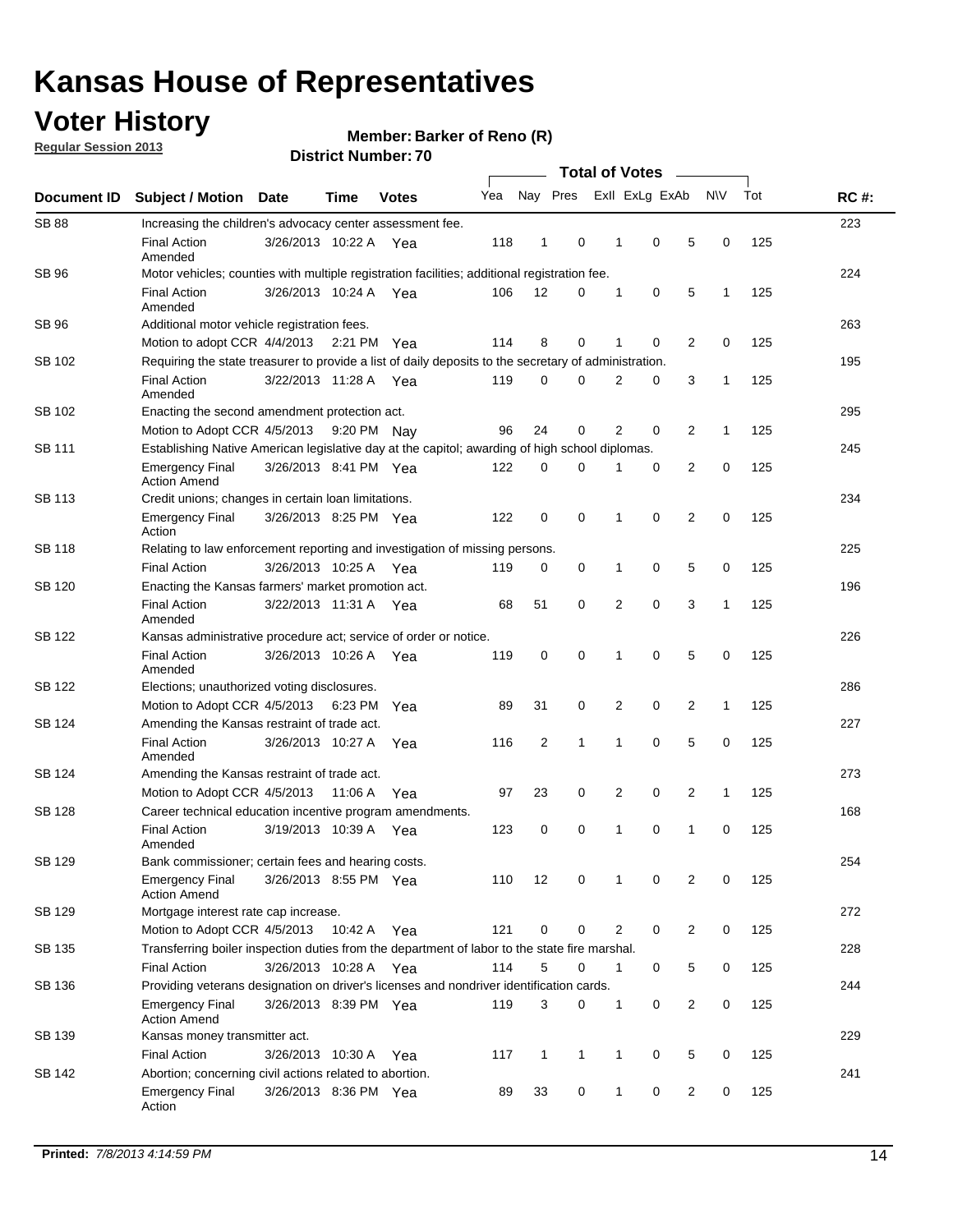## **Voter History**

**Member: Barker of Reno (R)** 

**Regular Session 2013**

| Document ID     |                                                                                                                                                                                                       |                                                                                                                                                                         |             |              |     |          | <b>Total of Votes</b> |   |                | $\sim$         |           |     | <b>RC#:</b> |
|-----------------|-------------------------------------------------------------------------------------------------------------------------------------------------------------------------------------------------------|-------------------------------------------------------------------------------------------------------------------------------------------------------------------------|-------------|--------------|-----|----------|-----------------------|---|----------------|----------------|-----------|-----|-------------|
|                 | <b>Subject / Motion Date</b>                                                                                                                                                                          |                                                                                                                                                                         | Time        | <b>Votes</b> | Yea | Nay Pres |                       |   | Exll ExLg ExAb |                | <b>NV</b> | Tot |             |
| <b>SB 149</b>   | Drug screening for recipients of cash assistance and unemployment benefits.                                                                                                                           |                                                                                                                                                                         |             |              |     |          |                       |   |                |                |           |     | 239         |
|                 | <b>Emergency Final</b><br><b>Action Amend</b>                                                                                                                                                         | 3/26/2013 8:33 PM Yea                                                                                                                                                   |             |              | 106 | 16       | 0                     | 1 | 0              | 2              | 0         | 125 |             |
| SB 164          | Relating to the director of vehicles regulating providers of motor vehicle functions.                                                                                                                 |                                                                                                                                                                         |             |              |     |          |                       |   |                |                |           |     | 247         |
|                 | <b>Emergency Final</b><br><b>Action Amend</b>                                                                                                                                                         | 3/26/2013 8:43 PM Yea                                                                                                                                                   |             |              | 117 | 5        | 0                     | 1 | 0              | 2              | 0         | 125 |             |
| SB 164          | Relating to the director of vehicles regulating providers of motor vehicle functions.                                                                                                                 |                                                                                                                                                                         |             |              |     |          |                       |   |                |                |           |     | 268         |
|                 | Motion to adopt CCR 4/4/2013                                                                                                                                                                          |                                                                                                                                                                         | 5:32 PM Yea |              | 111 | 9        | 0                     | 1 | 0              | 2              | 2         | 125 |             |
| SB 166          | Insurers supervision, rehabilitation and liquidation act; derivatives.                                                                                                                                |                                                                                                                                                                         |             |              |     |          |                       |   |                |                |           |     | 206         |
|                 | <b>Final Action</b>                                                                                                                                                                                   | 3/26/2013 9:52 AM Yea                                                                                                                                                   |             |              | 119 | 0        | 0                     | 1 | 0              | 5              | 0         | 125 |             |
| SB 168          | Limiting nuisance actions against certain agricultural activities.                                                                                                                                    |                                                                                                                                                                         |             |              |     |          |                       |   |                |                |           |     | 169         |
|                 | <b>Final Action</b><br>Amended                                                                                                                                                                        | 3/19/2013 10:40 A Yea                                                                                                                                                   |             |              | 111 | 12       | 0                     | 1 | 0              | 1              | 0         | 125 |             |
| SB 168          | Limiting nuisance actions against certain agricultural activities.                                                                                                                                    |                                                                                                                                                                         |             |              |     |          |                       |   |                |                |           |     | 264         |
|                 | Motion to adopt CCR 4/4/2013                                                                                                                                                                          |                                                                                                                                                                         |             | 2:30 PM Yea  | 110 | 12       | 0                     | 1 | 0              | 2              | 0         | 125 |             |
| <b>SB 171</b>   | School districts; amendments to Kansas uniform financial accounting and reporting act.                                                                                                                |                                                                                                                                                                         |             |              |     |          |                       |   |                |                |           |     | 248         |
|                 | <b>Emergency Final</b><br><b>Action Amend</b>                                                                                                                                                         | 3/26/2013 8:44 PM Yea                                                                                                                                                   |             |              | 122 | 0        | 0                     | 1 | 0              | 2              | 0         | 125 |             |
| SB 171          | School districts; amendments to Kansas uniform financial accounting and reporting act.                                                                                                                |                                                                                                                                                                         |             |              |     |          |                       |   |                |                |           | 285 |             |
|                 | Motion to Adopt CCR 4/5/2013                                                                                                                                                                          |                                                                                                                                                                         | 6:19 PM Yea |              | 63  | 57       | 0                     | 2 | 0              | 2              |           |     |             |
| SB 171          | Appropriations for FY 2013, FY 2014, FY 2015, FY 2016, FY 2017 and FY 2018 for various state agencies; capital<br>improvement projects; claims against the state.                                     |                                                                                                                                                                         |             |              |     |          |                       |   |                |                |           | 320 |             |
|                 | Motion to adopt CCR 6/1/2013 4:30 PM ExAb                                                                                                                                                             |                                                                                                                                                                         |             |              | 63  | 51       | 0                     | 0 | 0              | 8              | 3         | 125 |             |
| SB 187          |                                                                                                                                                                                                       | Establishing the workers compensation and employment security boards nominating committee; administrative law judge<br>appointment; workers compensation appeals board. |             |              |     |          |                       |   |                |                |           |     |             |
|                 | <b>Emergency Final</b><br><b>Action Amend</b>                                                                                                                                                         | 3/26/2013 8:37 PM Yea                                                                                                                                                   |             |              | 88  | 34       | 0                     | 1 | 0              | 2              | 0         | 125 |             |
| SB 187          | Amending workers compensation law provisions; establishing the workers compensation and employment security boards<br>nominating committee; notice requirements; workplace health and safety program. |                                                                                                                                                                         |             |              |     |          |                       |   |                |                |           |     | 274         |
|                 | Motion to Adopt CCR 4/5/2013 11:26 A Yea                                                                                                                                                              |                                                                                                                                                                         |             |              | 89  | 31       | 0                     | 2 | 0              | 3              | 0         | 125 |             |
| SB 199          | University of Kansas medical center; midwest center for stem cell therapy.                                                                                                                            |                                                                                                                                                                         |             |              |     |          |                       |   |                |                |           |     | 235         |
|                 | <b>Emergency Final</b><br><b>Action Amend</b>                                                                                                                                                         | 3/26/2013 8:26 PM Yea                                                                                                                                                   |             |              | 90  | 32       | 0                     | 1 | 0              | 2              | 0         | 125 |             |
| SB 199          | Health care; stem cell therapy and unused medications.                                                                                                                                                |                                                                                                                                                                         |             |              |     |          |                       |   |                |                |           |     | 290         |
|                 | Motion to Adopt CCR 4/5/2013                                                                                                                                                                          |                                                                                                                                                                         | 7:52 PM Yea |              | 90  | 30       | 0                     | 2 | 0              | $\overline{2}$ | 1         | 125 |             |
| SB 216          | Allowing a public building commission to acquire land for a municipal university similar to what such commission is currently<br>allowed to do for any state university.                              |                                                                                                                                                                         |             |              |     |          |                       |   |                |                |           |     | 185         |
|                 | <b>Final Action</b>                                                                                                                                                                                   | 3/21/2013 11:23 A Yea                                                                                                                                                   |             |              | 121 | 0        | 0                     | 1 | 0              | 3              | 0         | 125 |             |
| SB 246          | Reconciling amendments to certain statutes.                                                                                                                                                           |                                                                                                                                                                         |             |              |     |          |                       |   |                |                |           |     | 315         |
|                 | <b>Emergency Final</b><br>Action                                                                                                                                                                      | 5/23/2013 2:14 PM Yea                                                                                                                                                   |             |              | 111 | 0        | 0                     | 1 | 0              | 8              | 5         | 125 |             |
| <b>SCR 1604</b> | Joint rules for the Senate and House of Representatives, 2013-2014.                                                                                                                                   |                                                                                                                                                                         |             |              |     |          |                       |   |                |                |           |     | 5           |
|                 | <b>Final Action</b><br>Amended                                                                                                                                                                        | 1/28/2013 11:12 A Yea                                                                                                                                                   |             |              | 81  | 41       | 0                     | 0 | 0              | 3              | 0         | 125 |             |
| <b>SCR 1606</b> | Honoring pregnancy maintenance resource centers.                                                                                                                                                      |                                                                                                                                                                         |             |              |     |          |                       |   |                |                |           |     | 240         |
|                 | <b>Emergency Final</b><br>Action                                                                                                                                                                      | 3/26/2013 8:34 PM Yea                                                                                                                                                   |             |              | 122 | 0        | 0                     | 1 | 0              | 2              | 0         | 125 |             |